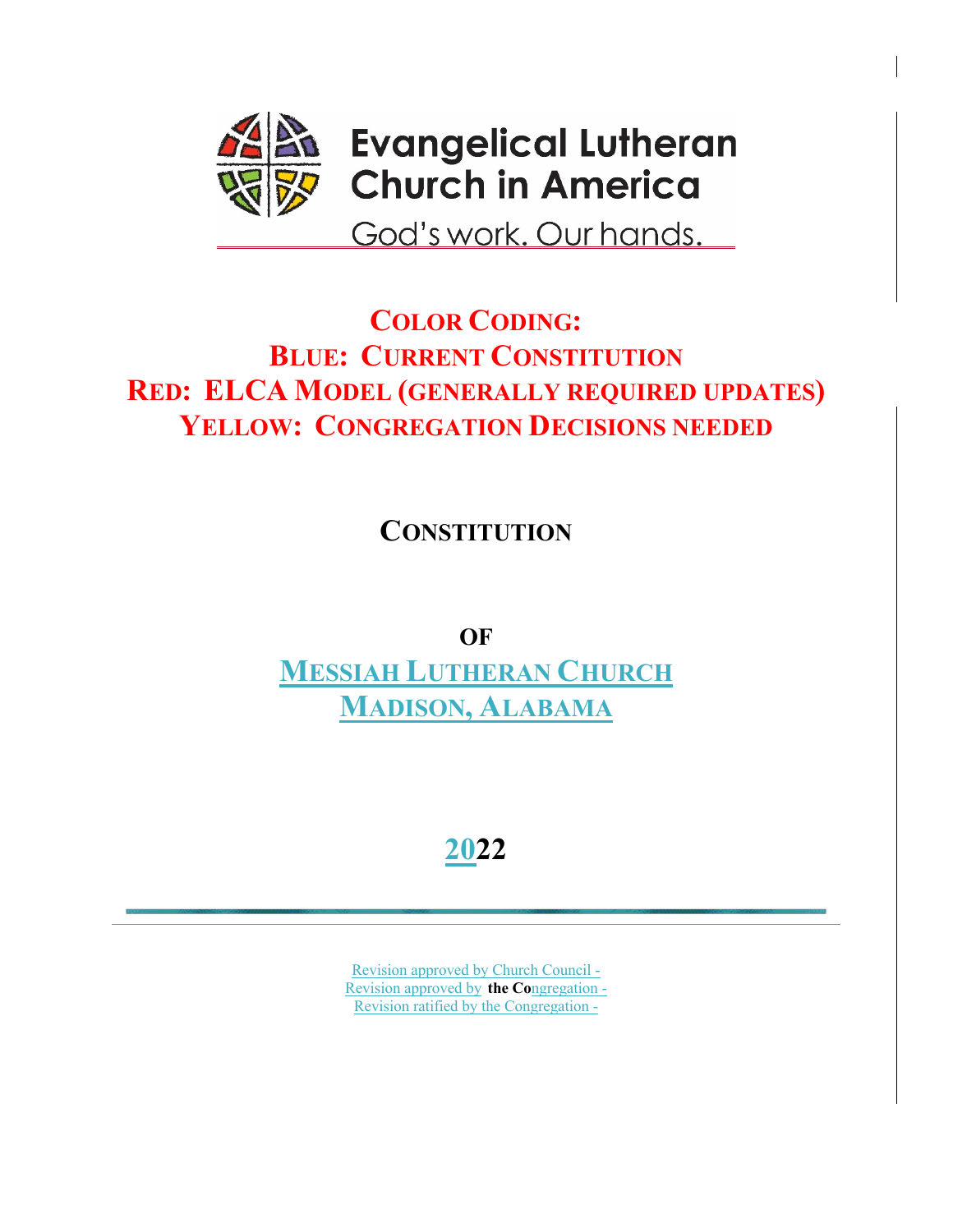## **INTRODUCTION to the** *Model Constitution for Congregations*

The *Model Constitution for Congregations of the Evangelical Lutheran Church in America*, like the other governing documents of this church, reflects the theology and polity of this church as it organizes itself to preach the gospel of Jesus Christ, share the sacraments, reach out to the neighbor with good news and share the love of God in the world. Each expression of this church — churchwide, synod, and congregation — is held together in a relationship of interdependence that encourages each to respond to its context. These documents also demonstrate our commitment to seeing ourselves with others as part of the one, holy, catholic, and apostolic Church. As such, the *Model Constitution for Congregations* is deeply rooted in Scripture, the Lutheran Confessions, and the history of this church and its predecessors.

The *Model Constitution for Congregations* was adopted by the Constituting Convention of the Evangelical Lutheran Church in America, as required by the *Constitutions, Bylaws, and Continuing Resolutions of the Evangelical Lutheran Church in America*. This current edition of the *Model Constitution for Congregations of the Evangelical Lutheran Church in America* contains changes adopted by all churchwide assemblies, including the fifteenth Churchwide Assembly in 2019. It is consistent with the requirements of the governing documents of the ELCA's churchwide organization and synods, and it provides organizational flexibility to recognize the context of local congregations.

➤ *Required provisions:* Sections of this constitution marked by an asterisk [\*] are required when a congregation amends its governing documents. These sections must be used without alteration or amendment of the text in any manner (*i.e.*, neither additions nor deletions are permissible). This requirement is based on provision 9.52. in the *Constitution, Bylaws, and Continuing Resolutions of the Evangelical Lutheran Church in America*. This provision requires that when a congregation of this church "wishes to amend any provision of its governing documents, the governing documents of that congregation shall be so amended to conform to 9.25.b." in the churchwide constitution. Provisions in the *Model Constitution for Congregations* identified by an asterisk [\*] are those required under ELCA constitutional provision 9.25.b.

► *Review by synod:* Each congregation of this church is to provide a copy of its governing documents, and any amendments thereto, to its synod. In accordance with ELCA bylaw 9.53.03., amendments to a congregation constitution become effective *only* when approved by the synod. This bylaw provides:

All proposed changes in the constitution or incorporation documents of a congregation shall be referred to the synod with which the congregation is affiliated. The synod shall notify the congregation of its decision to approve or disapprove the proposed changes; the changes shall go into effect upon notification that the synod has approved them. The synod shall recognize that congregations may organize themselves in a manner which they deem most appropriate.

No governing document amendment will be approved by a synod if it conflicts with the *Constitution, Bylaws, and Continuing Resolutions of the Evangelical Lutheran Church in America*. In order to meet constitutional requirements and to avoid potential problems, all proposed amendments to a congregation's constitutional provisions, bylaws, and continuing resolutions should be submitted to the synod for review.

➤ *Amendment consistent with the Model Constitution for Congregations:* A congregation that amends its constitution to be in conformity with the *Model Constitution for Congregations* will report these changes to its synod. The amendments become effective upon adoption by the congregation, \*C16.04. While synod approval is not required, it is wise to work with the synod in preparing to present these amendments to the congregational meeting.

➤ *Codification explanation:* The *Model Constitution for Congregations* is organized into chapters by general subject matter and codified as (a) constitutional provisions, (b) bylaws, and (c) continuing resolutions. Each provision is preceded by a capital "C." If a constitutional provision is mandatory, it will be preceded by an asterisk, "\*C."

a. Constitutional provisions are codified with two sets of numbers, preceded by a "C": the chapter number, followed by a period, and a two-digit number. A period follows the two-digit number. Thus, one required constitutional provision related to "Membership" in Chapter 8 is codified as "\*C8.02." A provision in Chapter 12 relating to a report by the Congregation Council to the congregation at an annual meeting is codified as "C12.09." Constitutional provisions are adopted and amended in accordance with Chapter 16 titled "Amendments."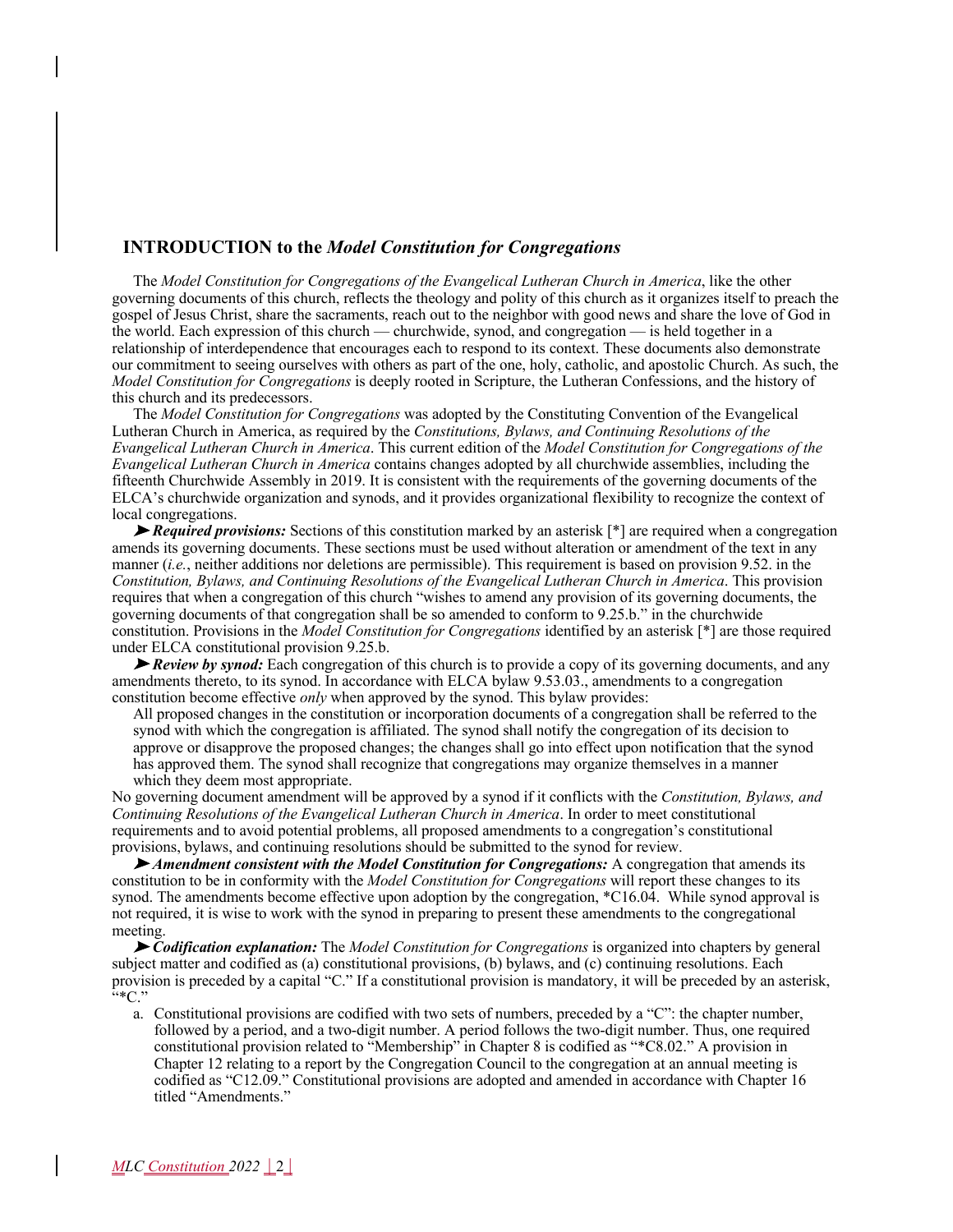- b. Bylaw provisions follow constitutional provisions to which they apply. They are not intended to be organized in a separate document at the end of the constitutional provisions. Bylaws are codified with three sets of numbers: the chapter number (preceded by a "C"), the related constitutional provision number, and a twodigit number. There are periods after the chapter number, after the reference to the constitutional provision, and after the bylaw number. Thus, a bylaw provision related to "Membership" would be codified as "C8.02.01." A bylaw relating to the contents of an annual report by the Congregation Council to the congregation at an annual meeting would be codified as "C12.09.01." Because bylaws and continuing resolutions normally relate to specific practices and details of each congregation's organization, operation, and life, there is not a model set of bylaws or continuing resolutions. Thus, each congregation has discretion and may develop its own bylaws and continuing resolutions, including bylaws and continuing resolutions under required constitutional provisions, but no such bylaw or continuing resolution may conflict with constitutional provisions in the *Model Constitution for Congregations*, the *Constitution, Bylaws, and Continuing Resolutions of the Evangelical Lutheran Church in America*, or the constitution of the synod, as indicated in \*C6.03.e. Bylaws are adopted and amended in accordance with Chapters 16 and 17.
- c. Continuing resolutions are intended to provide descriptions of operational patterns and practices or of the ongoing responsibilities of committees or other units within the organizational structure of the congregation. They follow the relevant constitutional provision or bylaw to which they refer. Continuing resolutions also are codified with three sets of numbers, except that the third set is preceded by a capital letter. Thus, a continuing resolution describing congregational committees in Chapter 13 might be numbered "C13.07.A19." The initial numbers "C13.07" indicate that the continuing resolution relates to the designated constitutional provision, which in this case provides that the duties of congregational committees may be specified in bylaws or continuing resolutions. The final letter and numbers "A19" designate that this is the first continuing resolution "A" and the year that it was adopted, in this example 2019. Continuing resolutions are adopted and amended in accordance with Chapter 18. Unlike constitutional provisions and bylaws which are adopted by the congregation at a legally called and conducted meeting, continuing resolutions may be adopted either by a congregational meeting or by the Congregation Council.

➤ *Missing numbers:* You will notice that certain numbers are missing from the numbering sequence in some chapters. These omissions are intentional. For example, in some chapters the number ".10." and multiples thereof have been reserved for possible use as section headings in future editions.

➤ *Selection of options:* Alternatives are provided in some places within the *Model Constitution for Congregations*. Alternatives are noted by brackets or blank lines. For example, constitutional provision \*C9.01. offers the alternative of election of a call committee by the congregation or by the Congregation Council. Only one alternative should be chosen in each instance where brackets appear in the text. In other provisions, alternative provisions are provided. Thus, in Chapters 11 and 12, regarding "Officers" and "Congregation Council," options are provided separated by the word "or." Each congregation should select one of those options, subject to approval through the synod's constitutional review process. Where a blank line appears, such as in C1.01. or C10.02., the appropriate word, phrase, or number determined by the individual congregation should be inserted.

► *References to church:* In the governing documents, "Church" with a capital letter refers to the one, holy, catholic, and apostolic Church. The words "church" or "this church" in lowercase letters refer to the Evangelical Lutheran Church in America. The specific congregation may be identified, as provided in C1.02., as "this congregation."

► *Guidelines:* A list of guidelines for a congregation engaging in review and amendment of its constitution is available through each synod office and at ELCA.org.

➤ *Consultation and concluding comments:* Each synod has a process to review proposed amendments to congregational constitutions. The work of both congregations in amending their governing documents and the synod in reviewing proposed amendments is facilitated by consultation and cooperation *before* proposed amendments are acted upon by the congregation. In addition, each congregation should establish a process for periodic review of its governing documents. You are encouraged to contact your synod office to assist your congregation in its periodic review of governing document provisions and to assess whether problems may exist with respect to proposed amendments.

The important task of amending a constitution is challenging. It is, however, an essential endeavor that merits thoughtful work. In addressing your constitutional responsibilities, may God grant you and your colleagues wisdom, discernment, and commitment to the unity of this church in faithful witness to our Lord and Savior, Jesus Christ.

> Secretary Wm Chris Boerger Evangelical Lutheran Church in America August 10, 2019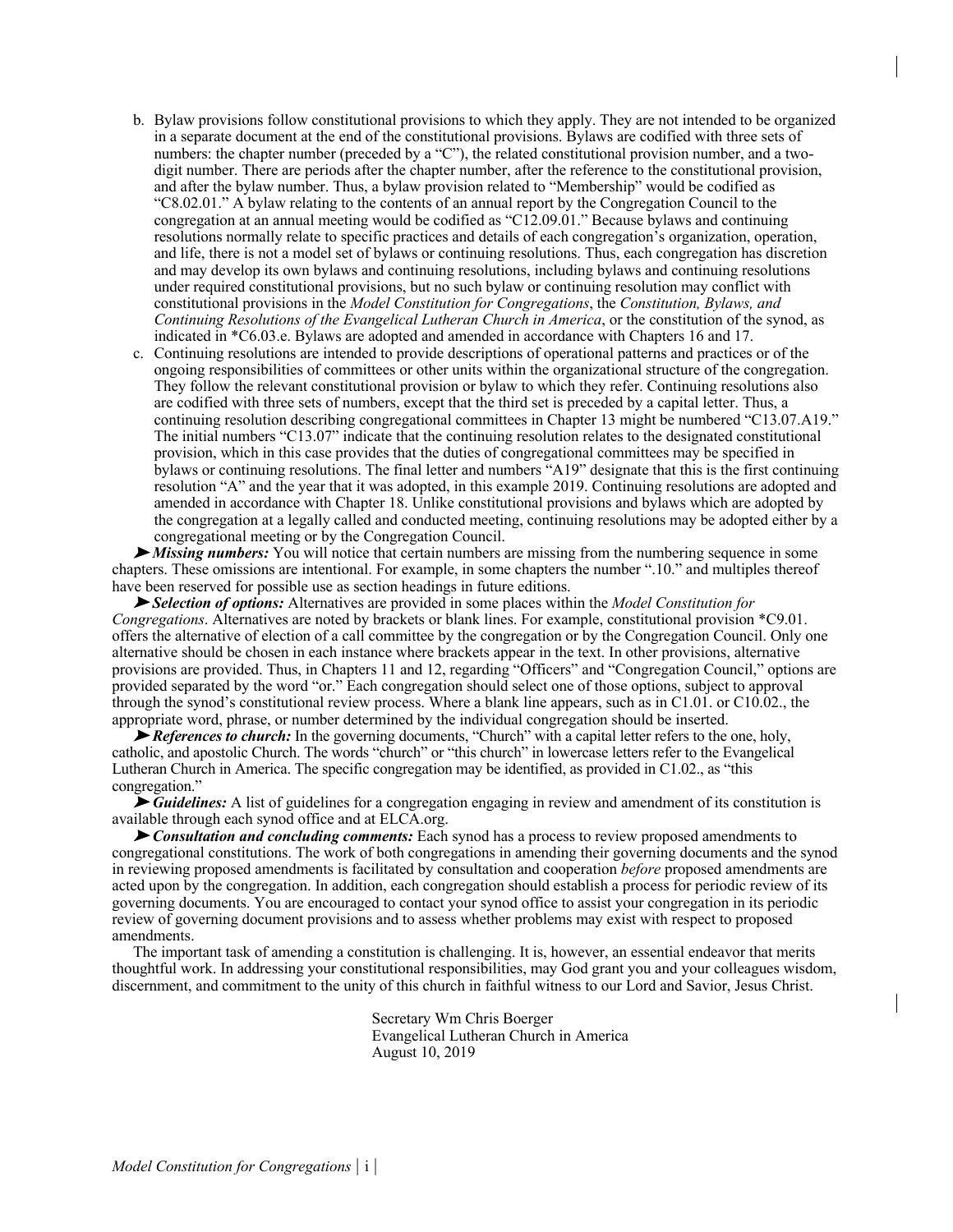# **CONSTITUTION OF MESSIAH LUTHERAN CHURCH**

All uses of the word "pastor" refer to the senior pastor, unless otherwise specified. All uses of the word "bishop" refer to the synodical bishops of the Southeastern Synod, unless otherwise specified.

#### **\*PREAMBLE**\*

We, baptized members of the Church of Christ, responding in faith to the call of the Holy Spirit through the Gospel, desiring to unite together to preach the Word, administer the sacraments, and carry out God's mission, do hereby adopt this constitution and solemnly pledge ourselves to be governed by its provisions. In the name of the Father and of the Son and of the Holy Spirit.

#### **Chapter 1.**

#### **NAME AND INCORPORATION**

**C1.01.** The name of this congregation shall be Messiah Lutheran Church.

- **C1.01.01.** The seal of this congregation shall include the intersecting portions of three non-diminishing concentric circles. The cross shall be at the center of this seal with a crown, shell, and flame within the radiating arms.
- **C1.02.** For the purpose of this constitution and the accompanying bylaws, the congregation of Messiah Lutheran Church is hereinafter designated as "this congregation."
- **C1.11.** This congregation shall be incorporated under the laws of the State of Alabama.

#### **Chapter 2.**

### **CONFESSION OF FAITH**\*

- **\*C2.01.** This congregation confesses the Triune God, Father, Son, and Holy Spirit.
- **\*C2.02.** This congregation confesses Jesus Christ as Lord and Savior and the Gospel as the power of God for the salvation of all who believe.
	- a. Jesus Christ is the Word of God incarnate, through whom everything was made and through whose life, death, and resurrection God fashions a new creation.
	- b. The proclamation of God's message to us as both Law and Gospel is the Word of God, revealing judgment and mercy through word and deed, beginning with the Word in creation, continuing in the history of Israel, and centering in all its fullness in the person and work of Jesus Christ.
	- c. The canonical Scriptures of the Old and New Testaments are the written Word of God. Inspired by God's Spirit speaking through their authors, they record and announce God's revelation centering in Jesus Christ. Through them God's Spirit speaks to us to create and sustain Christian faith and fellowship for service in the world.
- **\*C2.03.** This congregation accepts the canonical Scriptures of the Old and New Testaments as the inspired Word of God and the authoritative source and norm of its proclamation, faith, and life.
- **\*C2.04.** This congregation accepts the Apostles', Nicene, and Athanasian Creeds as true declarations of the faith of this congregation.
- **\*C2.05.** This congregation accepts the Unaltered Augsburg Confession as a true witness to the Gospel, acknowledging as one with it in faith and doctrine all churches that likewise accept the teachings of the Unaltered Augsburg Confession.
- **\*C2.06.** This congregation accepts the other confessional writings in the Book of Concord, namely, the Apology of the Augsburg Confession, the Smalcald Articles and the Treatise, the Small Catechism, the Large Catechism, and the Formula of Concord, as further valid interpretations of the faith of the Church.

<sup>\*</sup> Required provision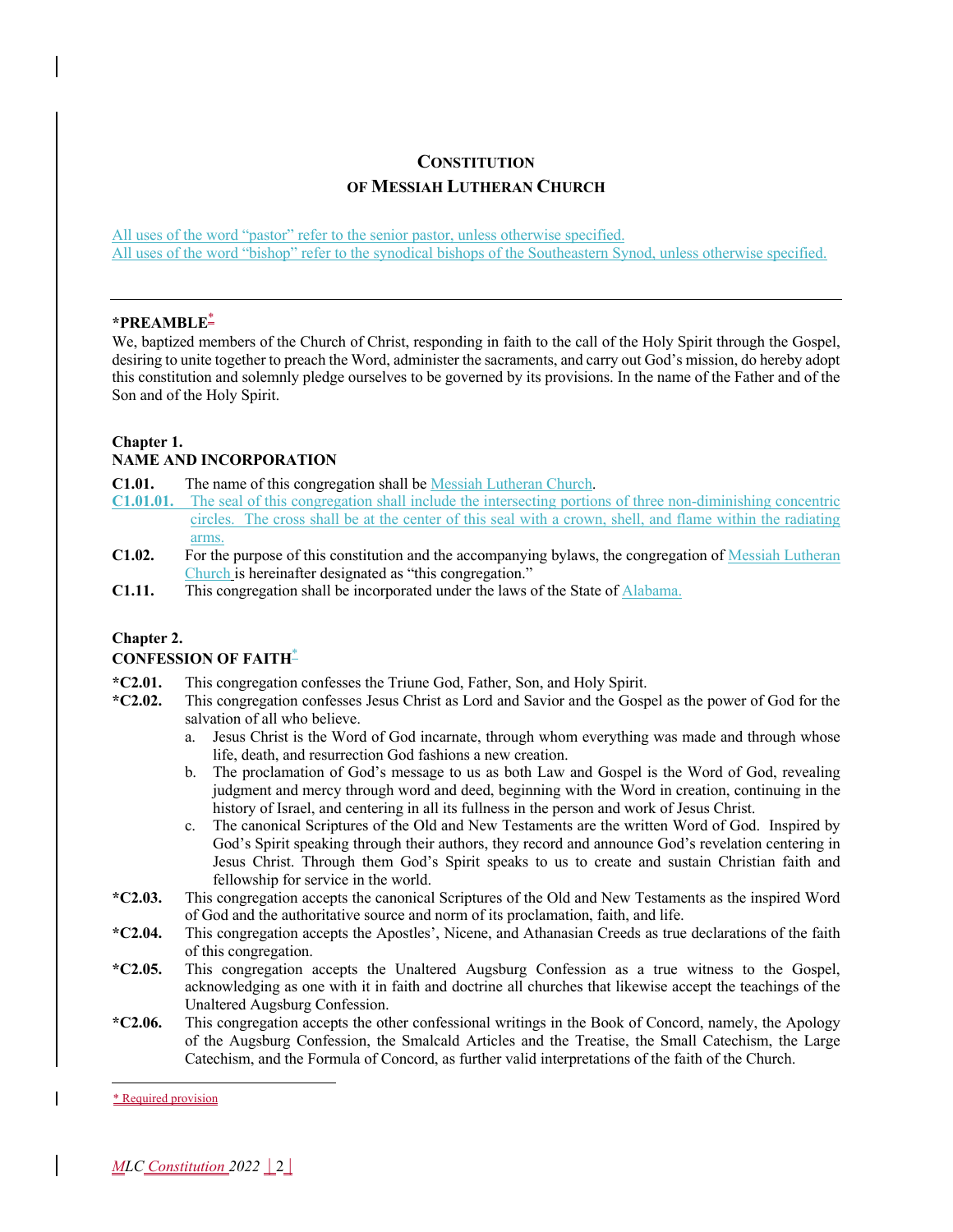**\*C2.07.** This congregation confesses the Gospel, recorded in the Holy Scripture and confessed in the ecumenical creeds and Lutheran confessional writings, as the power of God to create and sustain the Church for God's mission in the world.

#### **Chapter 3.**

# **NATURE OF THE CHURCH**

- **\*C3.01.** All power in the Church belongs to our Lord Jesus Christ, its head. All actions of this congregation are to be carried out under his rule and authority.
- **\*C3.02.** This church confesses the one, holy, catholic, and apostolic Church and is resolved to serve Christian unity throughout the world.
- **\*C3.03.** The Church exists both as an inclusive fellowship and as local congregations gathered for worship and Christian service. Congregations find their fulfillment in the universal community of the Church, and the universal Church exists in and through congregations. The Evangelical Lutheran Church in America, therefore, derives its character and powers both from the sanction and representation of its congregations and from its inherent nature as an expression of the broader fellowship of the faithful. In length, it acknowledges itself to be in the historic continuity of the communion of saints; in breadth, it expresses the fellowship of believers and congregations in our day.
- **\*C3.04.** This church, inspired and led by the Holy Spirit, participates in The Lutheran World Federation as a global communion of churches, engaging in faithful witness to the gospel of Jesus Christ and in service for the sake of God's mission in the world.
- **\*C3.05.** The name Evangelical Lutheran Church in America (ELCA or "this church") as used herein refers in general references to this whole church, including its three expressions: congregations, synods, and the churchwide organization. The name Evangelical Lutheran Church in America is also the name of the corporation of the churchwide organization to which specific references may be made herein.

#### **Chapter 4.**

#### **STATEMENT OF PURPOSE**

- **\*C4.01.** The Church is a people created by God in Christ, empowered by the Holy Spirit, called and sent to bear witness to God's creative, redeeming, and sanctifying activity in the world.
- **\*C4.02.** To participate in God's mission, this congregation as a part of the Church shall:
	- a. Worship God in proclamation of the Word and administration of the sacraments and through lives of prayer, praise, thanksgiving, witness, and service.
	- b. Proclaim God's saving Gospel of justification by grace for Christ's sake through faith alone, according to the apostolic witness in the Holy Scripture, preserving and transmitting the Gospel faithfully to future generations.
	- c. Carry out Christ's Great Commission by reaching out to all people to bring them to faith in Christ and by doing all ministry with a global awareness consistent with the understanding of God as Creator, Redeemer, and Sanctifier of all.
	- d. Serve in response to God's love to meet human needs, caring for the sick and the aged, advocating dignity and justice for all people, working for peace and reconciliation among the nations, and standing with the poor and powerless, and committing itself to their needs.
	- e. Nurture its members in the Word of God so as to grow in faith and hope and love, to see daily life as the primary setting for the exercise of their Christian calling, and to use the gifts of the Spirit for their life together and for their calling in the world.
	- f. Manifest the unity given to the people of God by living together in the love of Christ and by joining with other Christians in prayer and action to express and preserve the unity which the Spirit gives.
- **\*C4.03.** To fulfill these purposes, this congregation shall:
	- a. Provide services of worship at which the Word of God is preached and the sacraments are administered.
	- b. Provide pastoral care and assist all members to participate in this ministry.
	- c. Challenge, equip, and support all members in carrying out their calling in their daily lives and in their congregation.
	- d. Teach the Word of God.
	- e. Witness to the reconciling Word of God in Christ, reaching out to all people.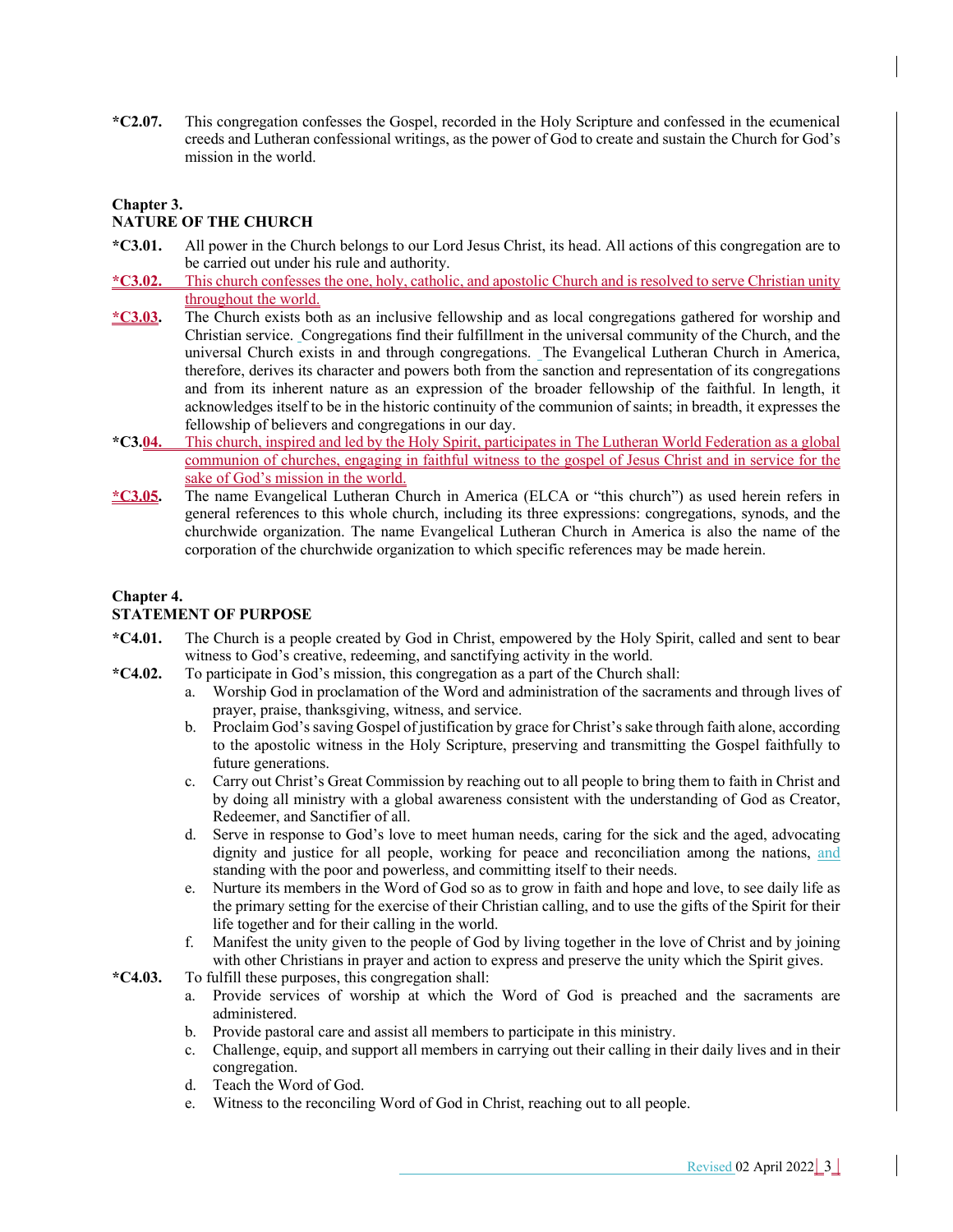- f. Respond to human need, work for justice and peace, care for the sick and the suffering, and participate responsibly in society.
- g. Motivate its members to provide financial support for this congregation's ministry and the ministry of the other expressions of the Evangelical Lutheran Church in America.
- h. Foster and participate in interdependent relationships with other congregations, the synod, and the churchwide organization of the Evangelical Lutheran Church in America.
- i. Foster and participate in ecumenical relationships consistent with churchwide policy.
- **\*C4.04.** This congregation shall develop an organizational structure to be described in the bylaws. The Congregation Council shall prepare descriptions of the responsibilities of each committee, task force, or other organizational group and shall review their actions. Such descriptions shall be contained in continuing resolutions in the section on the Congregation Committees.
- **\*C4.05.** This congregation shall adopt and periodically review a mission statement, which will provide specific direction for its programs.
- **\*C4.06.** References herein to the nature of the relationship between the three expressions of this church congregations, synods, and the churchwide organization—as being interdependent or as being in a partnership relationship describe the mutual responsibility of these expressions in God's mission and the fulfillment of the purposes of this church as described in this chapter, and do not imply or describe the creation of partnerships, co-ventures, agencies, or other legal relationships recognized in civil law.

#### **Chapter 5.**

#### **POWERS OF THE CONGREGATION**

- **\*C5.01.** The powers of this congregation are those necessary to fulfill its purpose.
- **\*C5.02.** The powers of this congregation are vested in the Congregation Meeting called and conducted as provided in this constitution and bylaws.
- **\*C5.03.** Only such authority as is delegated to the Congregation Council or other organizational units in this congregation's governing documents is recognized. All remaining authority is retained by this congregation. This congregation is authorized to:
	- a. call a pastor as provided in Chapter 9;
	- b. terminate the call of a pastor as provided in Chapter 9;
	- c. call a minister of Word and Service;
	- d. terminate the call of a minister of Word and Service in conformity with the constitution of the Evangelical Lutheran Church in America;
		- $e$ . adopt amendments to the constitution, as provided in Chapter 16, amendments to the bylaws, as specified in Chapter  $17$ , and continuing resolutions, as provided in Chapter  $18$ ;
		- $\underline{\underline{f}}$ . approve the annual budget;
		- g. acquire real and personal property by gift, devise, purchase, or other lawful means;
		- $h$ . hold title to and use its property for any and all activities consistent with its purpose;
		- $i$ . sell, mortgage, lease, transfer, or otherwise dispose of its property by any lawful means;
		- j. elect its officers and Congregation Council, and require them to carry out their duties in accordance with the constitution, bylaws, and continuing resolutions; and
- $k$ . terminate its relationship with the Evangelical Lutheran Church in America as provided in Chapter 6. **C5.03.01.** The fiscal year for this congregation will be the calendar year.
- **\*C5.04.** This congregation shall elect from among its voting members laypersons to serve as voting members of the Synod Assembly as well as persons to represent it at meetings of any conference, cluster, coalition, or other area subdivision of which it is a member. The number of persons to be elected by this congregation and other qualifications shall be as prescribed in guidelines established by the Southeastern Synod of the Evangelical Lutheran Church in America.
- **C5.05.** This congregation shall have a mission endowment fund that will operate as specified in this congregation's <u>bylaws.</u> The purpose of the mission endowment fund is to provide for mission work beyond the operational budget of this congregation.

**Chapter 6. CHURCH AFFILIATION**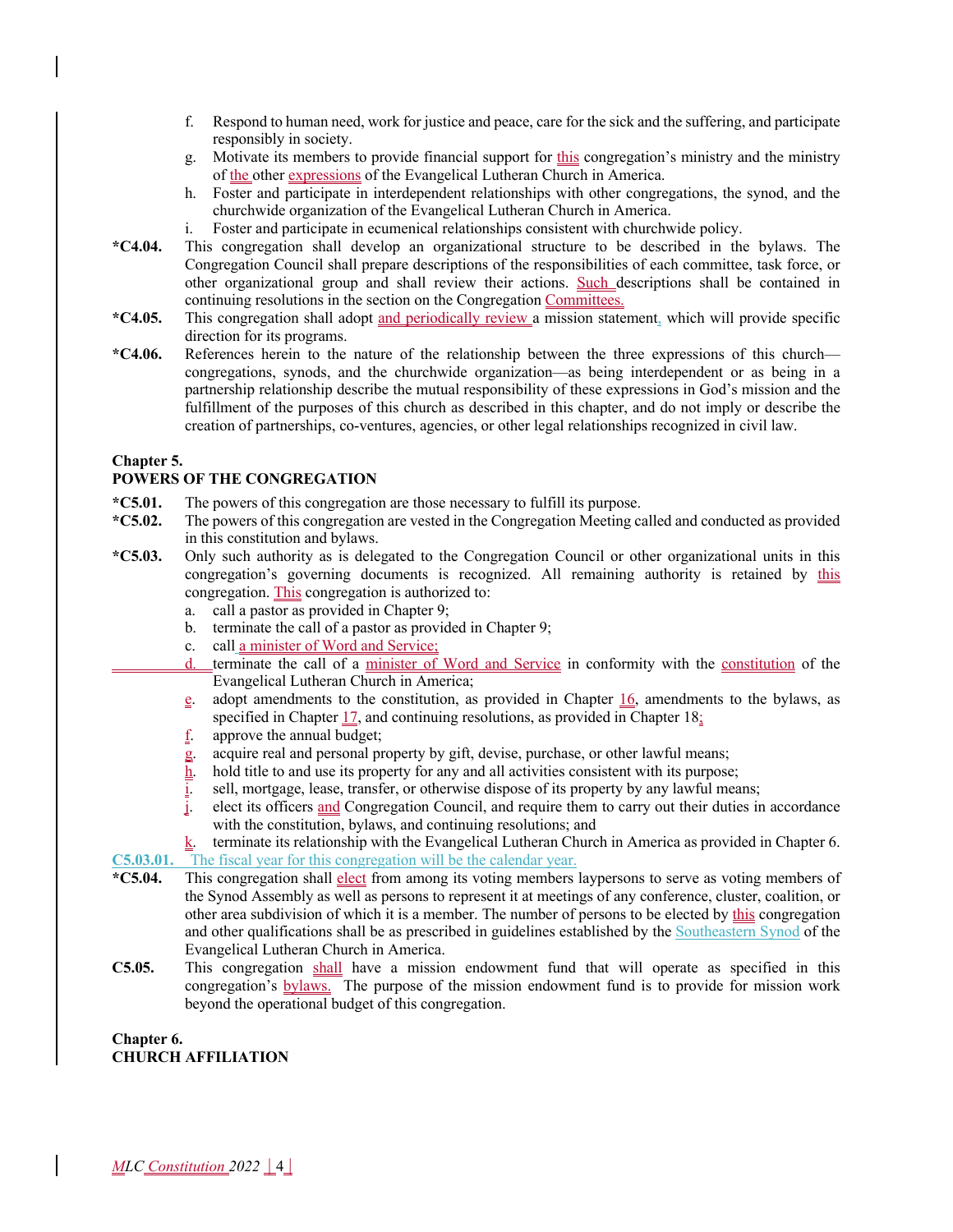- **\*C6.01.** This congregation shall be an interdependent part of the Evangelical Lutheran Church in America or its successor, and of the Southeastern Synod. of the Evangelical Lutheran Church in America. This congregation is subject to the discipline of the Evangelical Lutheran Church in America.
- **\*C6.02.** This congregation accepts the Confession of Faith and agrees to the purposes of the Evangelical Lutheran Church in America and shall act in accordance with them.
- **\*C6.03.** This congregation acknowledges its relationship with the Evangelical Lutheran Church in America in which:
	- a. This congregation agrees to be responsible for its life as a Christian community.
	- b. This congregation pledges its financial support and participation in the life and mission of the Evangelical Lutheran Church in America.
	- c. This congregation agrees to call pastoral leadership from the roster of Ministers of Word and Sacrament of the Evangelical Lutheran Church in America in accordance with its call procedures except in special circumstances and with the approval of the bishop of the synod. These special circumstances are limited either to calling a candidate approved for the roster of Ministers of Word and Sacrament of the Evangelical Lutheran Church in America or to contracting for pastoral services with a minister of Word and Sacrament of a church body with which the Evangelical Lutheran Church in America officially has established a relationship of full communion.
	- d. This congregation agrees to consider ministers of Word and Service for call to other staff positions in this congregation according to the procedures of the Evangelical Lutheran Church in America.
	- e. This congregation agrees to file this constitution and any subsequent changes to this constitution with the synod for review to ascertain that all of its provisions are in agreement with the constitution and bylaws of the Evangelical Lutheran Church in America and with the constitution of the synod.
- **\*C6.04.** Affiliation with the Evangelical Lutheran Church in America is terminated as follows:
	- a. This congregation takes action to dissolve.
	- b. This congregation ceases to exist.
	- c. This congregation is removed from membership in the Evangelical Lutheran Church in America according to the procedures for discipline of the Evangelical Lutheran Church in America. or in accordance with provision 9.23. of the constitution and bylaws of the Evangelical Lutheran Church in America.
	- d. The *Southeastern Synod* takes charge and control of the property of this congregation to hold, manage, and convey the same on behalf of the synod pursuant to †S13.24. of the synod constitution. This congregation shall have the right to appeal the decision to the next Synod Assembly.
		- This congregation follows the procedures outlined in  $*C6.05$ .
- **\*C6.05.** This congregation may terminate its relationship with the Evangelical Lutheran Church in America by the following procedure:
	- a. A resolution indicating the intent to terminate its relationship must be adopted at two legally called and conducted special meetings of this congregation by a two-thirds vote of the voting members present at each meeting. The first such meeting may be held no sooner than 30 days after written notice of the meeting is received by the bishop of the synod, during which time this congregation shall consult with the bishop and the bishop's designees, if any. The times and manner of the consultation shall be determined by the bishop in consultation with the Congregation Council. Unless he or she is a voting member of this congregation, the bishop and the bishop's designees, if any, shall have voice but not vote at the <u>first</u> meeting.
	- b. Within 10 days after the resolution has been voted upon at the first meeting, the secretary of this congregation shall submit a copy of the resolution to the bishop, attesting that the special meeting was legally called and conducted and certifying the outcome of the vote, and shall send copies of the resolution and certification to voting members of this congregation.
	- c. If the resolution was adopted by a two-thirds vote of the voting members present at the first meeting, the bishop of the synod and this congregation shall continue in consultation, as specified in paragraph a. above, during a period of at least 90 days after receipt by the bishop of the attestation and certification as specified in paragraph b. above.
	- d. If this congregation, after such consultation, is still considering termination of its relationship with this church, such action may be taken at a legally called and conducted special meeting by a twothirds vote of the voting members present. Notice of the second meeting shall be sent to all voting members and to the bishop at least 10 days in advance of the meeting. Unless he or she is a voting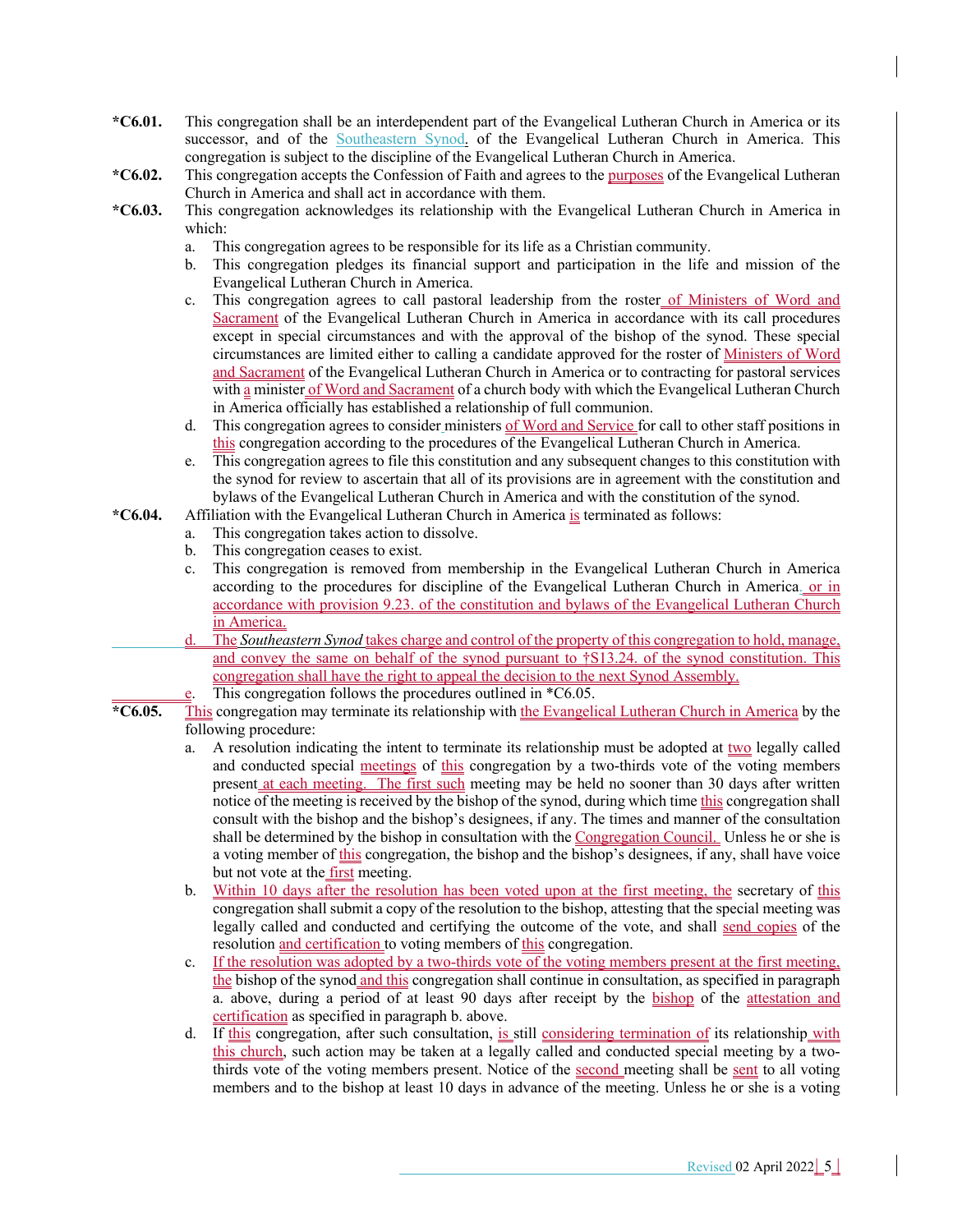member of this congregation, the bishop and the bishop's designees, if any, shall have voice but not vote at the second meeting.

- e. Within 10 days after the resolution has been voted upon, the secretary of this congregation shall submit a copy of the resolution to the bishop, attesting that the second special meeting was legally called and conducted and certifying the outcome of the vote, and shall send copies of the resolution and certification to the voting members of the congregation. If the resolution was adopted, by a two-thirds vote of the voting members present at the second meeting, the relationship between the congregation and this church shall be terminated subject to  $Symod$  Council approval as required by paragraphs  $\underline{f}$ . and g. below.
- $f.$  Unless this notification to the bishop also certifies that this congregation has voted to affiliate with another Lutheran denomination, this congregation shall be deemed an independent or non-Lutheran church, in which case \*C7.04. shall apply.
	- This congregation shall abide by these covenants by and among the three expressions of this church: 1) Congregations seeking to terminate their relationship with this church which fail or refuse to comply with each of the foregoing provisions in \*C6.05. shall be required to receive Synod Council approval before terminating their membership in this church.

2) Congregations which had been members of the Lutheran Church in America shall be required, in addition to complying with the foregoing provisions in \*C6.05., to receive synod approval before terminating their membership in this church.

3) Congregations established by the Evangelical Lutheran Church in America shall be required, in addition to complying with the foregoing provisions in \*C6.05., to satisfy all financial obligations to this church and receive Synod Council approval before terminating their membership in this church.

- h. If this congregation fails to achieve the required two-thirds vote of voting members present at this congregation's first meeting as specified in paragraph a. above, or fails to achieve the required twothirds vote of voting members present at this congregation's second meeting as specified in paragraph d. above, another attempt to consider termination of relationship with this church must follow all requirements of \*C6.05. and may begin no sooner than six months after the meeting at which the twothirds vote was not achieved.
- **\*C6.06.** If this congregation considers relocation, it shall confer with the bishop of the synod in which it is territorially located and the appropriate unit of the churchwide organization before any steps are taken leading to such action. The approval of the Synod Council shall be received before any such action is taken.
- **\*C6.07.** If this congregation considers developing an additional site to be used regularly for worship, it shall confer with the bishop of the synod in which it is territorially located and the appropriate unit of the churchwide organization before any steps are taken leading to such action.

# **Chapter 7.**

## **PROPERTY OWNERSHIP**

- **\*C7.01.** If this congregation ceases to exist, title to undisposed property shall pass to the Southeastern Synod of the Evangelical Lutheran Church in America.
- **\*C7.02.** If this congregation is removed from membership in the Evangelical Lutheran Church in America according to its procedure for discipline or pursuant to 9.23. of the constitution and bylaws of the Evangelical Lutheran Church in America, title to property shall continue to reside in this congregation.
- **\*C7.03.** If the voting members of this congregation present at a legally called and conducted special meeting of this congregation vote to transfer to another Lutheran church body, title to property shall continue to reside in this congregation, provided the process for termination of relationship in \*C6.05. has been followed. Before this congregation takes action to transfer to another Lutheran church body, it shall consult with representatives of the Southeastern Synod.
- **\*C7.04.** If the voting members of this congregation present at a legally called and conducted special meeting of this congregation vote to become independent or relate to a non-Lutheran church body and have followed the process for termination of relationship in \*C6.05., title to property of this congregation shall continue to reside in this congregation only with the consent of the Synod Council. The Synod Council, after consultation with this congregation by the process established by the synod, may give approval to the request to become independent or to relate to a non-Lutheran church body, in which case title shall remain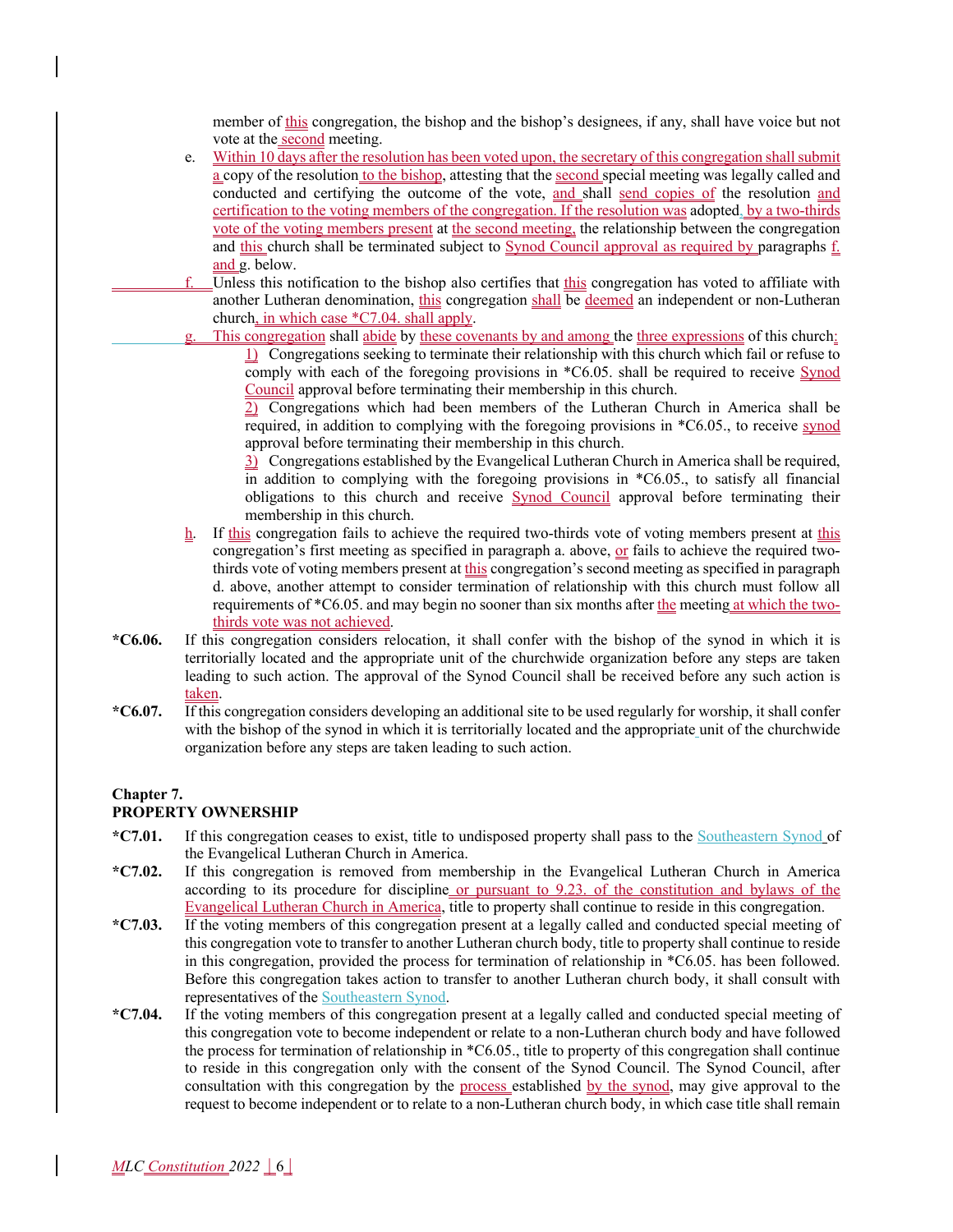with the majority of this congregation. If the Synod Council fails to give such approval, title shall remain with those members who desire to continue as a congregation of the Evangelical Lutheran Church in America. In neither case does title to this congregation's property transfer to the synod.

- **\*C7.05.** Notwithstanding the provisions of \*C7.02. and \*C7.03. above, where this congregation has received property from the synod pursuant to a deed or other instrument containing restrictions under provision 9.71.a. of the *Constitution, Bylaws, and Continuing Resolutions of the Evangelical Lutheran Church in America*, this congregation accepts such restrictions and:
	- a. Shall not transfer, encumber, mortgage, or in any way burden or impair any right, title, or interest in the property without prior approval of the Synod Council.
	- b. Shall—upon written demand by the Synod Council, pursuant to †S13.23. of the constitution of the Southeastern Synod reconvey and transfer all right, title, and interest in the property to the synod.

#### **Chapter 8. MEMBERSHIP**

- **\*C8.01.** Members of this congregation shall be those baptized persons on the roll of this congregation at the time that this constitution is adopted and those who are admitted thereafter and who have declared and maintain their membership in accordance with the provisions of this constitution and its bylaws.
- **\*C8.02.** Members shall be classified as follows:
	- a. *Baptized* members are those persons who have been received by the Sacrament of Holy Baptism in this congregation, or, having been previously baptized in the name of the Triune God, have been received by certificate of transfer from other Lutheran congregations or by affirmation of faith.
	- b. *Confirmed* members are baptized persons who have been confirmed in this congregation, those who have been received by adult baptism or by transfer as confirmed members from other Lutheran congregations, or baptized persons received by affirmation of faith.
	- c. *Voting* members are confirmed members. Such confirmed members, during the current or preceding calendar year, shall have communed in this congregation and shall have made a contribution of record to this congregation. Members of this congregation who have satisfied these basic standards shall have the privilege of voice and vote at every regular and special meeting of this congregation as well as the other rights and privileges ascribed to voting members by the provisions of this constitution and its bylaws. They shall not have voted as a seasonal member of another congregation of this church in the previous two calendar months.
	- d. *Associate* members are persons holding membership in other Lutheran congregations who wish to retain such membership but desire to participate in the life and mission of this congregation. These individuals have all the privileges and duties of membership except voting rights or other rights and privileges ascribed to voting members by the provisions of this constitution and its bylaws.
	- **Seasonal** members are voting members of other congregations of this church who wish to retain such membership but desire to participate in the life and mission of this congregation, including exercising limited voting rights in this congregation. The Congregation Council may grant seasonal membership to such persons provided that this congregation is a member of a synod where the Synod Council has approved seasonal member voting on its territory. Such seasonal members shall have all the privileges and duties of voting members except that:
		- 1) they shall not be eligible for elected office in, or for membership on the Congregation Council or on a call committee of, this congregation;
			- 2) they shall not have the right to vote on any matter concerning or affecting the call or termination of call of any minister of this congregation;
		- 3) they shall not have the right to vote on any matter concerning or affecting the affiliation of this congregation with this church;
			- 4) they shall not be eligible to serve as voting members from this congregation of the Synod Assembly or the Churchwide Assembly;
			- 5) they shall not, even if otherwise permitted by this congregation, vote by proxy or by absentee ballot; and
	- 6) they shall not, within any two calendar month period, exercise voting rights in this congregation and in the congregation where they remain voting members.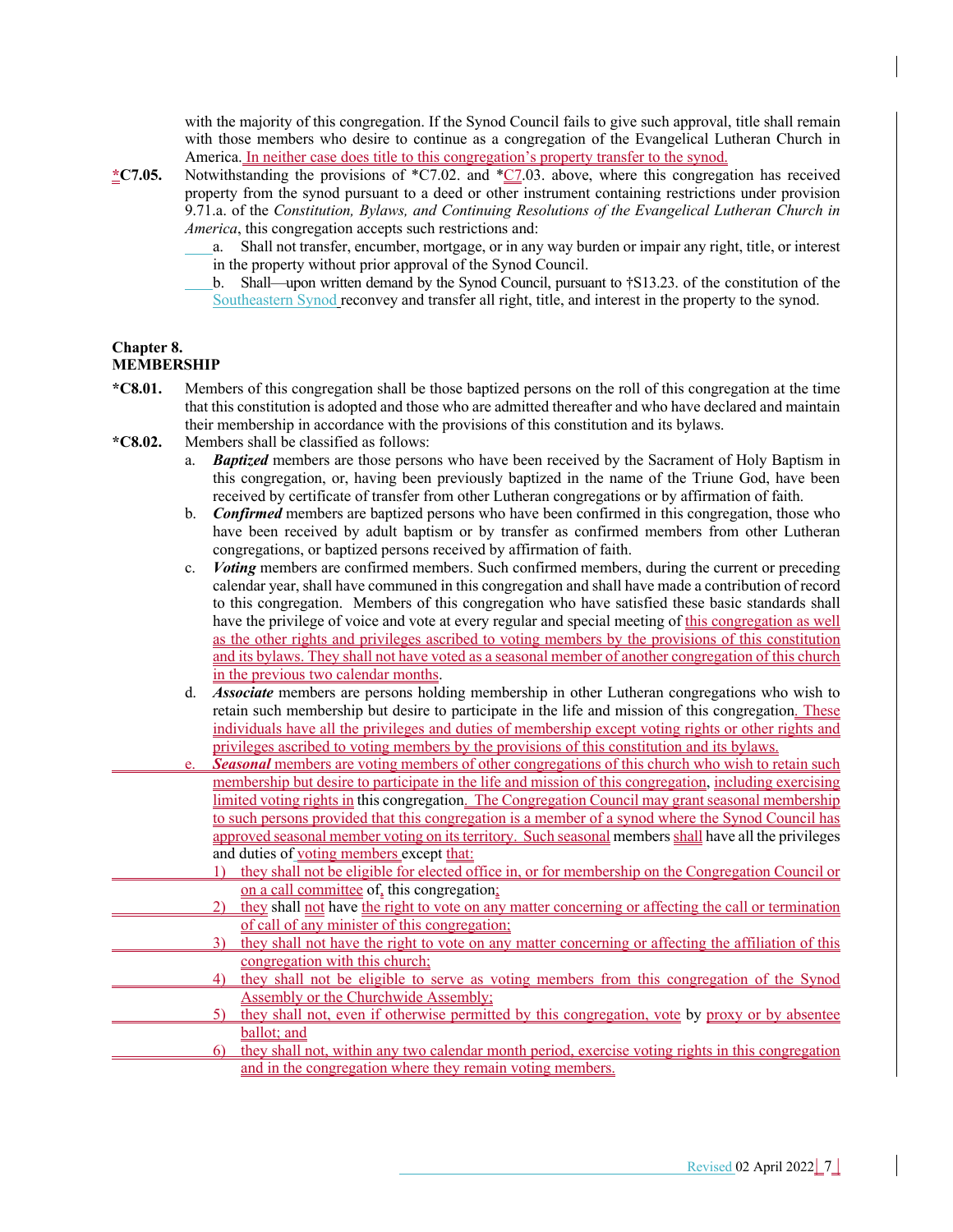- **C8.02.01.** Baptized persons received by affirmation of faith into this congregation shall first have been instructed in Lutheran doctrine by the pastor(s).
- **\*C8.03.** All applications for confirmed membership shall be submitted to and shall require the approval of the Congregation Council.
- **\*C8.04.** It shall be the privilege and duty of members of this congregation to:
	- a. make regular use of the means of grace, both Word and sacraments;
	- b. live a Christian life in accordance with the Word of God and the teachings of the Lutheran church; and
	- c. support the work of this congregation, the synod, and the churchwide organization of the Evangelical Lutheran Church in America through contributions of their time, abilities, and financial support as biblical stewards.
- **\*C8.05.** Membership in this congregation shall be terminated by any of the following:
	- a. death;
	- b. resignation;
	- c. transfer or release;
	- d. disciplinary action in accordance with Chapter 20 of the constitution and bylaws of the Evangelical Lutheran Church in America; or
	- e. removal from the roll due to inactivity in accordance with the provisions of this constitution and its bylaws.

Such persons who have been removed from the roll of members shall remain persons for whom the Church has a continuing pastoral concern.

- **C8.05.01.** Any confirmed member may have his or her name removed from the membership roster upon written request. When such a request is received, a visit by the pastor or member of the Congregation Council shall be made to assure that person of the congregation's continued concern for his or her Christian life and growth.
- **C8.05.02.** Members of the congregation who move out of the area will be encouraged to transfer their membership to an ELCA congregation in the area of their new residence. Members of the congregation (except students and members of the armed forces) who move from the area and make no contact with the congregation for a period of two years shall be removed from membership of the congregation.
- **C8.05.03.** A member of this congregation may be removed from the roster due to inactivity if he/she has not received the Lord's Supper or made a contribution of record in the current or previous calendar year. Each September the Committee for Outreach shall review the communion records and, if necessary, contact the Financial Secretary. If by September a member of the congregation has neither communed nor contributed in that calendar year, the pastor and/or a member of the Congregation Council shall visit with that member to communicate concern for that member's spiritual life. If the member still has not communed or made a contribution of record by December 31 of that year, he/she will be removed from the membership roster. This action shall be voted upon at a regular meeting of the Congregation Council. Recognizing that special circumstances may cause protracted absences from participation in the life of the congregation, the Congregation Council may act to retain membership for individuals who do not meet the criteria for active membership.

#### **Chapter 9. ROSTERED MINISTER (PASTOR)**

**\*C9.01.** Authority to call a pastor shall be in this congregation by at least a two-thirds vote of voting members present and voting at a meeting legally called for that purpose. Before a call is issued, the officers, or a committee elected by the Congregation Council to recommend the call, shall seek the advice and help of the bishop of the synod.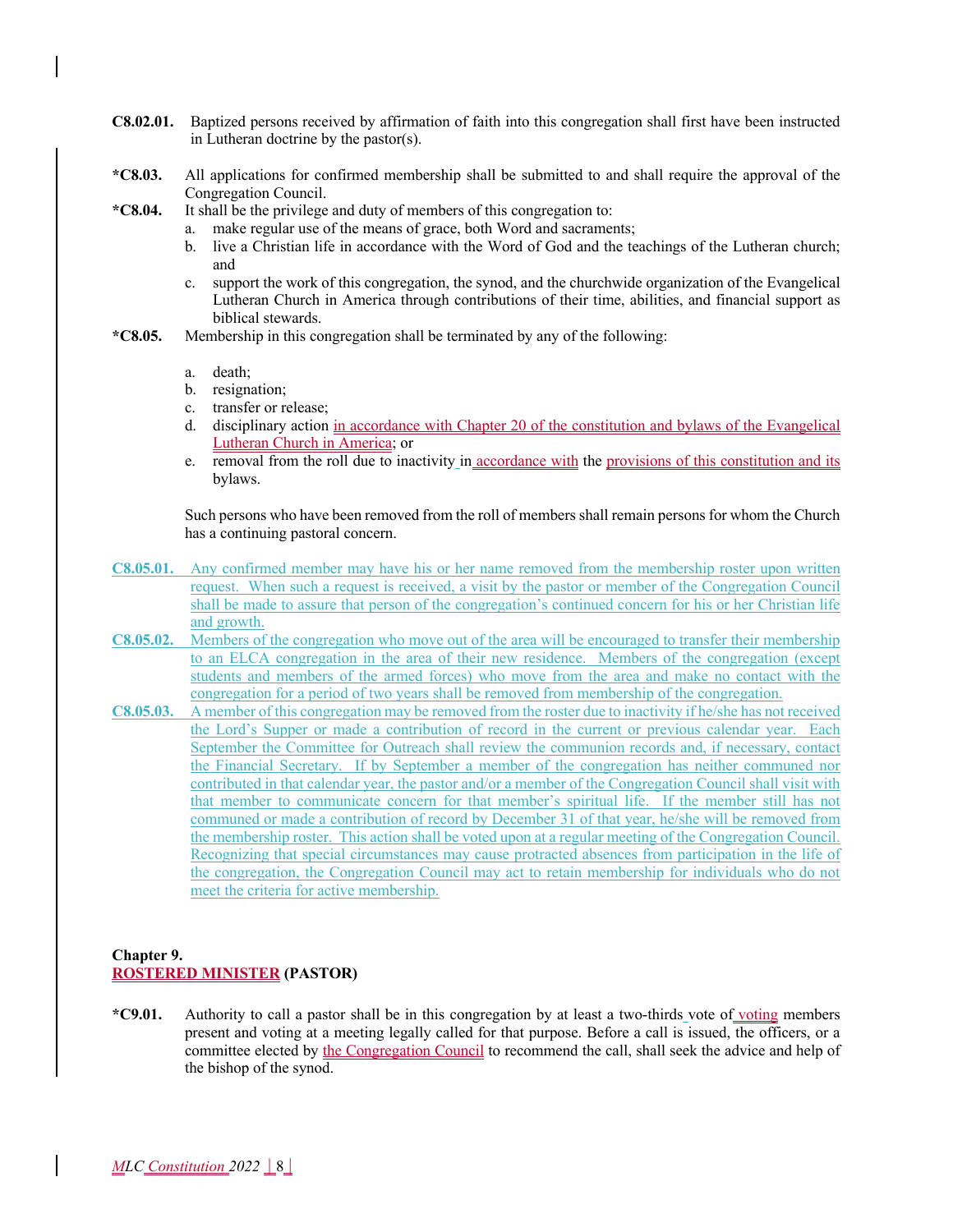- **\*C9.02.** Only a member of the roster of Ministers of Word and Sacrament of the Evangelical Lutheran Church in America or a candidate for the roster of Ministers of Word and Sacrament who has been recommended for this congregation by the synod bishop may be called as a pastor of this congregation.
- **\*C9.03.** Consistent with the faith and practice of the Evangelical Lutheran Church in America,
	- a. Every minister of Word and Sacrament shall:
		- 1) preach the Word;
		- 2) administer the sacraments;
		- 3) conduct public worship;
		- 4) provide pastoral care;
		- 5) seek out and encourage qualified persons to prepare for the ministry of the Gospel;
	- 6) impart knowledge of this church and its wider ministry through available channels of effective communication;
		- 7) witness to the Kingdom of God in the community, in the nation, and abroad; and
		- 8) speak publicly to the world in solidarity with the poor and oppressed, calling for justice and proclaiming God's love for the world.
		- b. Each pastor with a congregational call shall, within the congregation:
			- 1) offer instruction, confirm, marry, visit the sick and distressed, and bury the dead;
			- 2) relate to all schools and organizations of this congregation;
			- 3) install regularly elected members of the Congregation Council;
			- 4) with the council, administer discipline;
			- 5) endeavor to increase the support given by the congregation to the work of the churchwide organization and of the Southeastern Synod; and
			- 6) encourage adherence to covenantal relationship with this church as expressed in the *Constitutions, Bylaws, and Continuing Resolutions of the Evangelical Lutheran Church in America.*
- **\*C9.04.** The specific duties of the pastor, compensation, and other matters pertaining to the service of the pastor shall be included in a letter of call, which shall be attested by the bishop of the synod.
- **\*C9.05.** The provisions for termination of the mutual relationship between a minister of Word and Sacrament and this congregation shall be as follows:
	- a. The call of this congregation, when accepted by a pastor, shall constitute a continuing mutual relationship and commitment, which shall be terminated only by the pastor's death or, following consultation with the synod bishop, for the following reasons:
		- 1) mutual agreement to terminate the call or the completion of a call for a specific term;
		- 2) resignation of the pastor, which shall become effective, unless otherwise agreed, no later than 30 days after the date on which it was submitted;
		- 3) inability to conduct the pastoral office effectively in this congregation in view of local conditions;
		- 4) physical disability or mental incapacity of the pastor;
		- 5) suspension of the pastor through discipline for more than three months;
		- 6) resignation or removal of the pastor from the roster of Ministers of Word and Sacrament of this church;
		- termination of the relationship between this church and this congregation;
		- 8) dissolution of this congregation or the termination of a parish arrangement; or
		- suspension of this congregation through discipline for more than six months.
		- b. When allegations of physical disability or mental incapacity of the pastor under paragraph a.4) above, or ineffective conduct of the pastoral office under paragraph a.3) above, have come to the attention of the bishop of this synod,
			- 1) the bishop in his or her sole discretion may investigate such conditions personally together with a committee of two rostered ministers and one layperson, or
			- 2) when such allegations have been brought to the synod's attention by an official recital of allegations by the Congregation Council or by a petition signed by at least one-third of the voting members of this congregation, the bishop personally shall, investigate such conditions together with a committee of two rostered ministers and one layperson.
		- c. In case of alleged physical disability or mental incapacity under paragraph a.4) above, the bishop's committee shall obtain and document competent medical opinion concerning the pastor's condition. When a disability or incapacity is evident to the committee, the bishop of this synod may declare the pastorate vacant. When the pastorate is declared vacant, the Synod Council shall list the pastor on the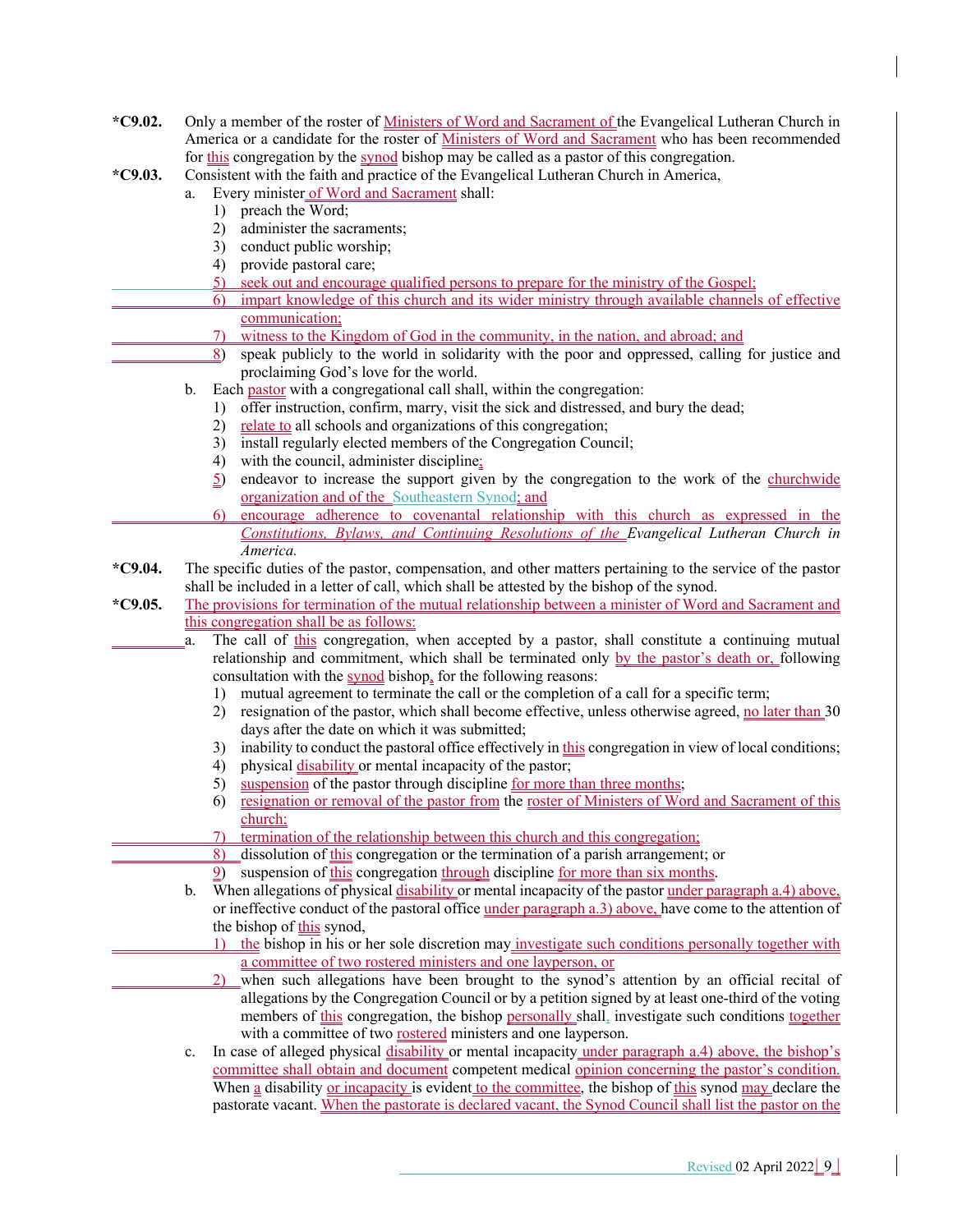roster of Ministers of Word and Sacrament with disability status. Upon removal of the disability and the restoration of the pastor to health, the bishop shall take steps to enable the pastor to resume the ministry, either in the congregation last served or in another appropriate call.

- d. In the case of alleged local difficulties that imperil the effective functioning of this congregation, under paragraph a.3) above, the bishop's committee shall endeavor to hear from all concerned persons, after which the bishop together with the committee shall present their recommendations first to the pastor and then to this congregation. The recommendations of the bishop's committee must address whether the pastor's call should come to an end and, if so, may suggest appropriate severance arrangements. The committee may also propose other actions that should be undertaken by this congregation and by the pastor, if appropriate. If the pastor and congregation agree to carry out such recommendations, no further action need be taken by the synod.
- e. If either party fails to assent to the recommendations of the bishop's committee concerning the pastor's call, this congregation may dismiss the pastor only at a legally called meeting after consultation with the bishop, either (a) by a two-thirds vote of the voting members present and voting where the bishop and the committee did not recommend termination of the call, or (b) by a majority vote of the voting members present and voting where the bishop and the committee recommended termination of the call.
- f. If, in the course of proceedings described in paragraph c. or paragraph d. above, the bishop's committee concludes that there may be grounds for discipline, the committee shall make recommendations concerning disciplinary action in accordance with the provisions of this church's constitution, and continuing resolutions.
- **\*C9.06.** At a time of pastoral vacancy, an interim pastor shall be appointed by the bishop of the synod with the consent of this congregation or the Congregation Council.
- **\*C9.07.** During the period of service, an interim pastor shall have the rights and duties in this congregation of a regularly called pastor and may delegate the same in part to a supply pastor with the consent of the bishop of the synod and this congregation or Congregation Council. The interim pastor and any rostered minister providing assistance shall refrain from exerting influence in the selection of a pastor. Unless previously agreed upon by the Synod Council, an interim pastor is not available for a regular call to the congregation served.
- **\*C9.08.** This congregation shall make satisfactory settlement of all financial obligations to a former pastor before calling a successor. A pastor shall make satisfactory settlement of all financial obligations to this congregation before beginning service in a call to another congregation or employment in another ministry setting.
- **\*C9.09.** When a pastor is called to serve in company with another pastor or pastors, the privileges and responsibilities of each pastor shall be specified in documents to accompany the call and to be drafted in consultation involving the pastors, the Congregation Council, and the bishop of the synod. As occasion requires, the documents may be revised through a similar consultation.
- **\*C9.11.** With the approval of the bishop of the synod, this congregation may depart from \*C9.05.a. and call a pastor for a specific term. Details of such calls shall be in writing setting forth the purpose and conditions involved. Prior to the completion of a term, the bishop or a designated representative of the bishop shall meet with the pastor and representatives of this congregation for a review of the call. Such a call may also be terminated before its expiration in accordance with the provisions of \*C9.05.a.
- **\*C9.12.** The pastor of this congregation:
	- a. shall keep accurate parochial records of all baptisms, confirmations, marriages, burials, communicants, members received, members dismissed, or members excluded from this congregation; b. shall submit a summary of such statistics annually to the synod; and
	-
	- c. shall become a member of this congregation upon receipt and acceptance of the letter of call. In a parish of multiple congregations, the pastor shall hold membership in one of the congregations.
- **\*C9.13.** The pastor(s) shall submit a report of his or her ministry to the bishop of the synod at least 90 days prior to each regular meeting of the Synod Assembly.
- **\*C9.14.** The parochial records of this congregation shall be maintained by the pastor and shall remain the property of this congregation. The secretary of this congregation shall attest in writing to the bishop of this synod that such records have been placed in his or her hands in good order by a departing pastor before the installation of that pastor in another call or approval of a request for change in roster status.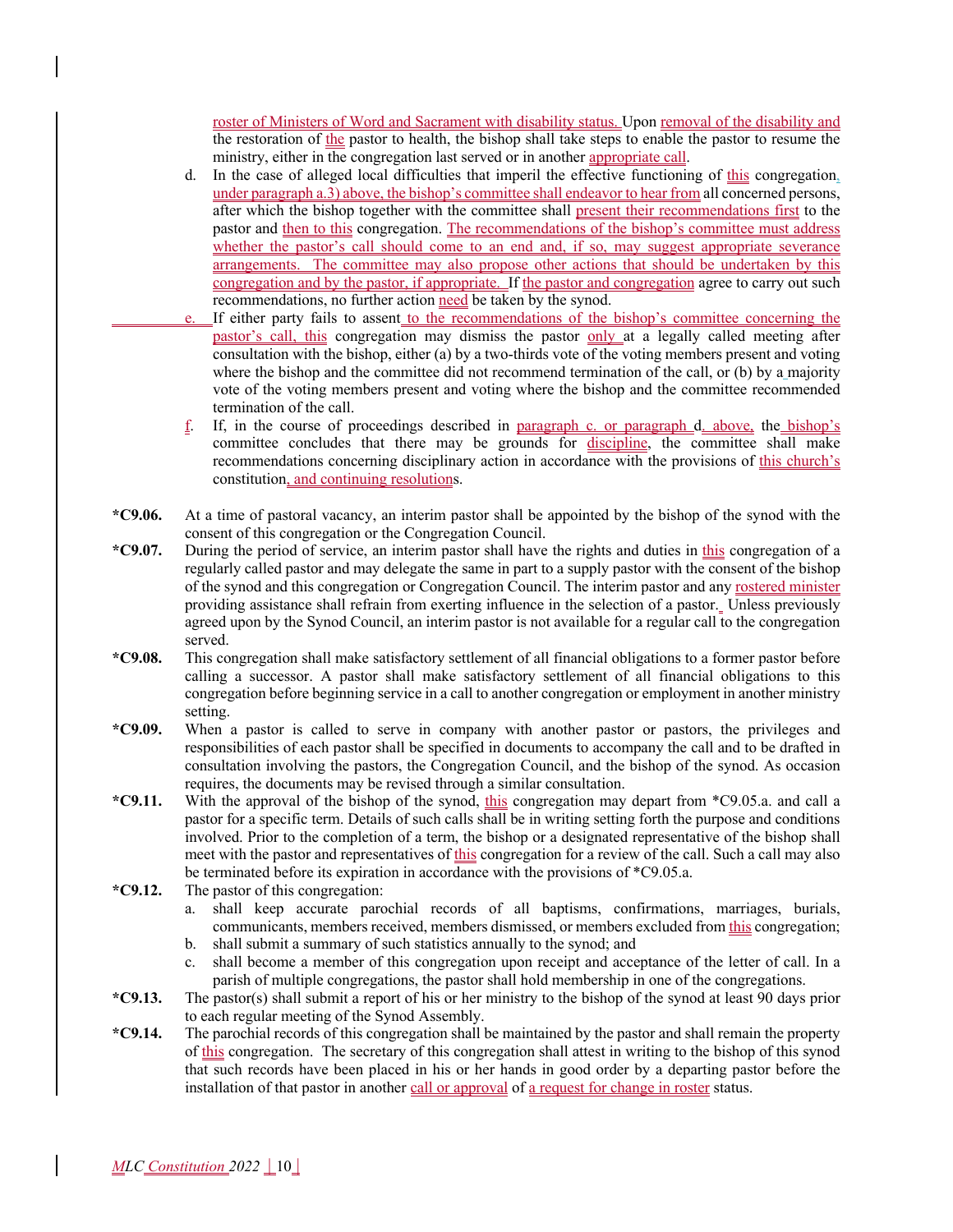- **C9.15.** Under special circumstances, subject to the approval of the synod bishop and the concurrence of this congregation, a minister of Word and Sacrament of a church body with which the Evangelical Lutheran Church in America officially has established a relationship of full communion may serve temporarily as pastor of this congregation under a contract between this congregation and the pastor in a form proposed by the synod bishop and approved by this congregation.
- **\*C9.21.** Authority to call a deacon shall be in this congregation by at least a two-thirds vote of voting members present and voting at a meeting legally called for that purpose. Before a call is issued, the officers, or a committee elected by the Congregation Council to recommend the call, shall seek the advice and help of the bishop of the synod.
- **\*C9.22.** Only a member of the roster of Ministers of Word and Service of the Evangelical Lutheran Church in America or a candidate for the roster of Ministers of Word and Service who has been recommended for this congregation by the synod bishop may be called as a deacon of this congregation.
- **\*C9.23.** Consistent with the faith and practice of the Evangelical Lutheran Church in America, every minister of Word and Service shall:
	- a. Be rooted in the Word of God, for proclamation and service;
	- b. Advocate a prophetic diakonia that commits itself to risk-taking and innovative service on the frontiers of the Church's outreach, giving particular attention to the suffering places in God's world;
		- c. Speak publicly to the world in solidarity with the poor and oppressed, calling for justice and

proclaiming God's love for the world, witnessing to the realm of God in the community, the nation, and abroad; d. Equip the baptized for ministry in God's world that affirms the gifts of all people;

- e. Encourage mutual relationships that invite participation and accompaniment of others in God's mission;
	- Practice stewardship that respects God's gift of time, talents, and resources;
	- g. Be grounded in a gathered community for ongoing diaconal formation;
- h. Share knowledge of this church and its wider ministry of the gospel and advocate for the work of all expressions of this church; and
- Identify and encourage qualified persons to prepare for ministry of the gospel.
- **\*C9.24.** The specific duties of the deacon, compensation, and other matters pertaining to the service of the deacon shall be included in a letter of call, which shall be attested by the bishop of the synod.
- **\*C9.25.** The provisions for termination of the mutual relationship between a minister of Word and Service and this congregation shall be as follows:
	- The call of this congregation, when accepted by a deacon, shall constitute a continuing mutual relationship and commitment, which shall be terminated only by the deacon's death or, following consultation with the synod bishop, for the following reasons:
		- 1) mutual agreement to terminate the call or the completion of a call for a specific term;
		- 2) resignation of the deacon, which shall become effective, unless otherwise agreed, no later than 30 days after the date on which it was submitted;
		- 3) inability to conduct the ministry of Word and Service effectively in this congregation in view of local conditions:
	- 4) physical disability or mental incapacity of the deacon;
		- 5) suspension of the deacon through discipline for more than three months;
	- 6) resignation or removal of the deacon from the roster of Ministers of Word and Service of this church;
- 7) termination of the relationship between this church and this congregation;
	- 8) dissolution of this congregation or the termination of a parish arrangement; or
	- 9) suspension of this congregation through discipline for more than six months.
- When allegations of physical disability or mental incapacity of the deacon under paragraph a.4) above, or ineffective conduct of the office of minister of Word and Service under paragraph a.3) above, have come to the attention of the bishop of this synod,
	- 1) the bishop in his or her sole discretion may investigate such conditions personally together with a committee of two rostered ministers and one layperson, or
		- 2) when such allegations have been brought to the synod's attention by an official recital of allegations by the Congregation Council or by a petition signed by at least one-third of the voting members of this congregation, the bishop personally shall investigate such conditions together with a committee of two rostered ministers and one layperson.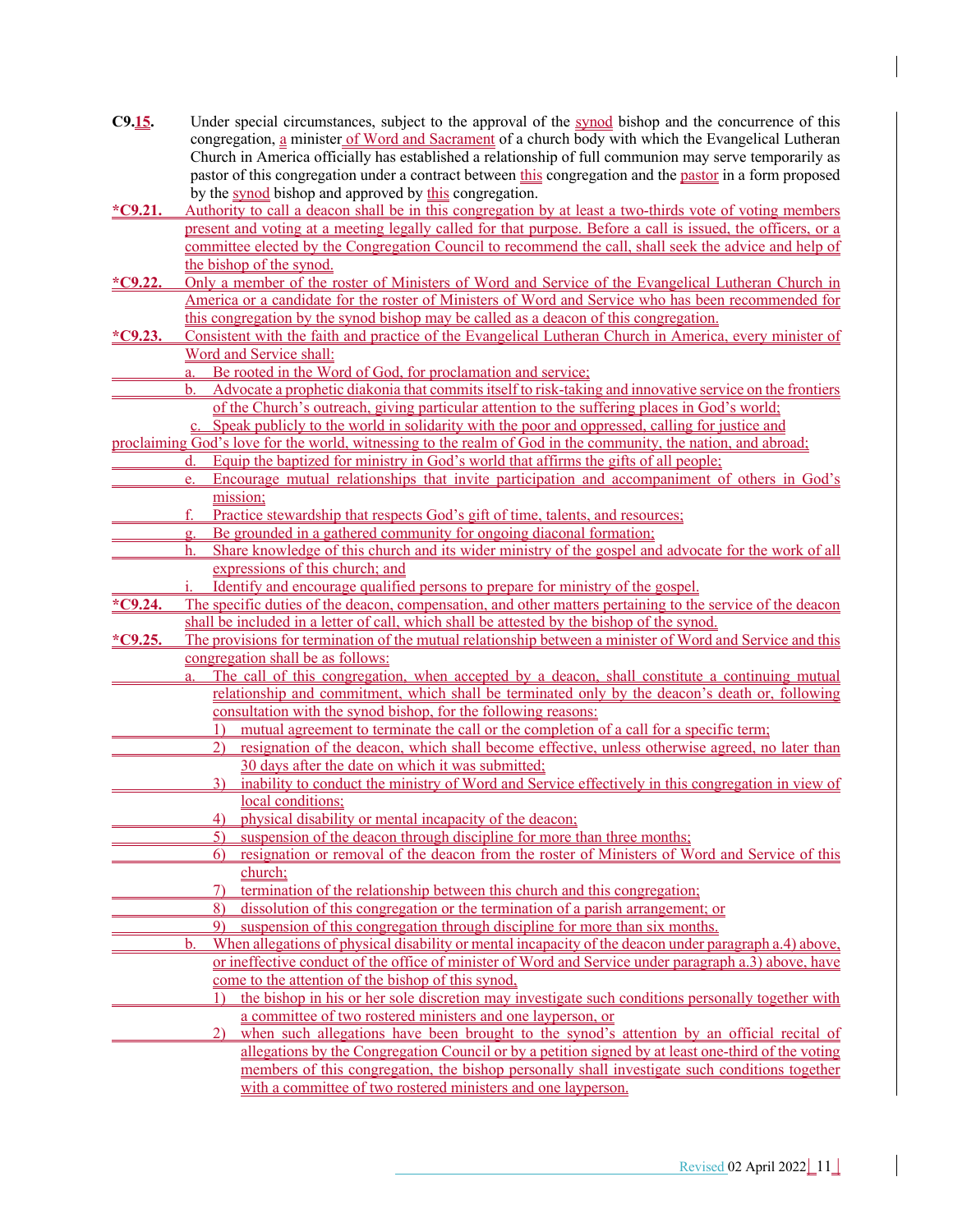- In case of alleged physical disability or mental incapacity under paragraph a.4) above, the bishop's committee shall obtain and document competent medical opinion concerning the deacon's condition. When a disability or incapacity is evident to the committee, the bishop of this synod may declare the position vacant. When the position is declared vacant, the Synod Council shall list the deacon on the roster of Ministers of Word and Service with disability status. Upon removal of the disability and the restoration of the deacon to health, the bishop shall take steps to enable the deacon to resume the ministry, either in the congregation last served or in another appropriate call.
- In the case of alleged local difficulties that imperil the effective functioning of this congregation under paragraph a.3) above, the bishop's committee shall endeavor to hear from all concerned persons, after which the bishop together with the committee shall present their recommendations first to the deacon and then to this congregation. The recommendations of the bishop's committee must address whether the deacon's call should come to an end and, if so, may suggest appropriate severance arrangements. The committee may also propose other actions that should be undertaken by this congregation and by the deacon, if appropriate. If the deacon and congregation agree to carry out such recommendations, no further action need be taken by the synod.
	- If either party fails to assent to the recommendations of the bishop's committee concerning the deacon's call, this congregation may dismiss the deacon only at a legally called meeting after consultation with the bishop, either (a) by a two-thirds vote of the voting members present and voting where the bishop and the committee did not recommend termination of the call, or (b) by a majority vote of the voting members present and voting where the bishop and the committee recommended termination of the call.
- f. If, in the course of proceedings described in paragraph c. or paragraph d. above, the bishop's committee concludes that there may be grounds for discipline, the committee shall make recommendations concerning disciplinary action in accordance with the provisions of this church's constitution, bylaws, and continuing resolutions.
- **\*C9.26.** This congregation shall make satisfactory settlement of all financial obligations to a former deacon before calling a successor. A deacon shall make satisfactory settlement of all financial obligations to this congregation before beginning service in a call to another congregation or employment in another ministry setting.
- **\*C9.27.** When a deacon is called to serve in company with another rostered minister or other rostered ministers, the privileges and responsibilities of each rostered minister shall be specified in documents to accompany the call and to be drafted in consultation involving the rostered ministers, the Congregation Council, and the bishop of the synod. As occasion requires, the documents may be revised through a similar consultation.
- **\*C9.28.** With the approval of the bishop of the synod, this congregation may depart from \*C9.25.a. and call a deacon for a specific term. Details of such calls shall be in writing setting forth the purpose and conditions involved. Prior to the completion of a term, the bishop or a designated representative of the bishop shall meet with the deacon and representatives of this congregation for a review of the call. Such a call may also be terminated before its expiration in accordance with the provisions of \*C9.25.a.
- **\*C9.29.** The deacon shall become a member of this congregation upon receipt and acceptance of the letter of call. In a parish of multiple congregations, the deacon shall hold membership in one of the congregations.
- **\*C9.31.** The deacon(s) shall submit a report of his or her ministry to the bishop of the synod at least 90 days prior to each regular meeting of the Synod Assembly.

#### **Chapter 10.**

#### **CONGREGATION MEETING**

- **C10.01.** This congregation shall have at least one regular meeting per year. The regular meeting(s) of the congregation shall be held at the time(s) specified in the bylaws. Consistent with the laws of the State of Alabama, the bylaws shall designate at least one regular meeting per year as the annual meeting of this congregation.
- **[C10.01.01.**The semiannual meetings of this congregation shall be held in May and November. The dates of these meetings shall be determined by the Congregation Council. The May meeting shall include the elections of the officers, the Congregation Council, and the Nominating Committee. Also at this meeting annual reports shall be presented by the Congregation Council, committees, pastor, treasurer, financial secretary, and all other organizations of the congregation wishing to present reports. The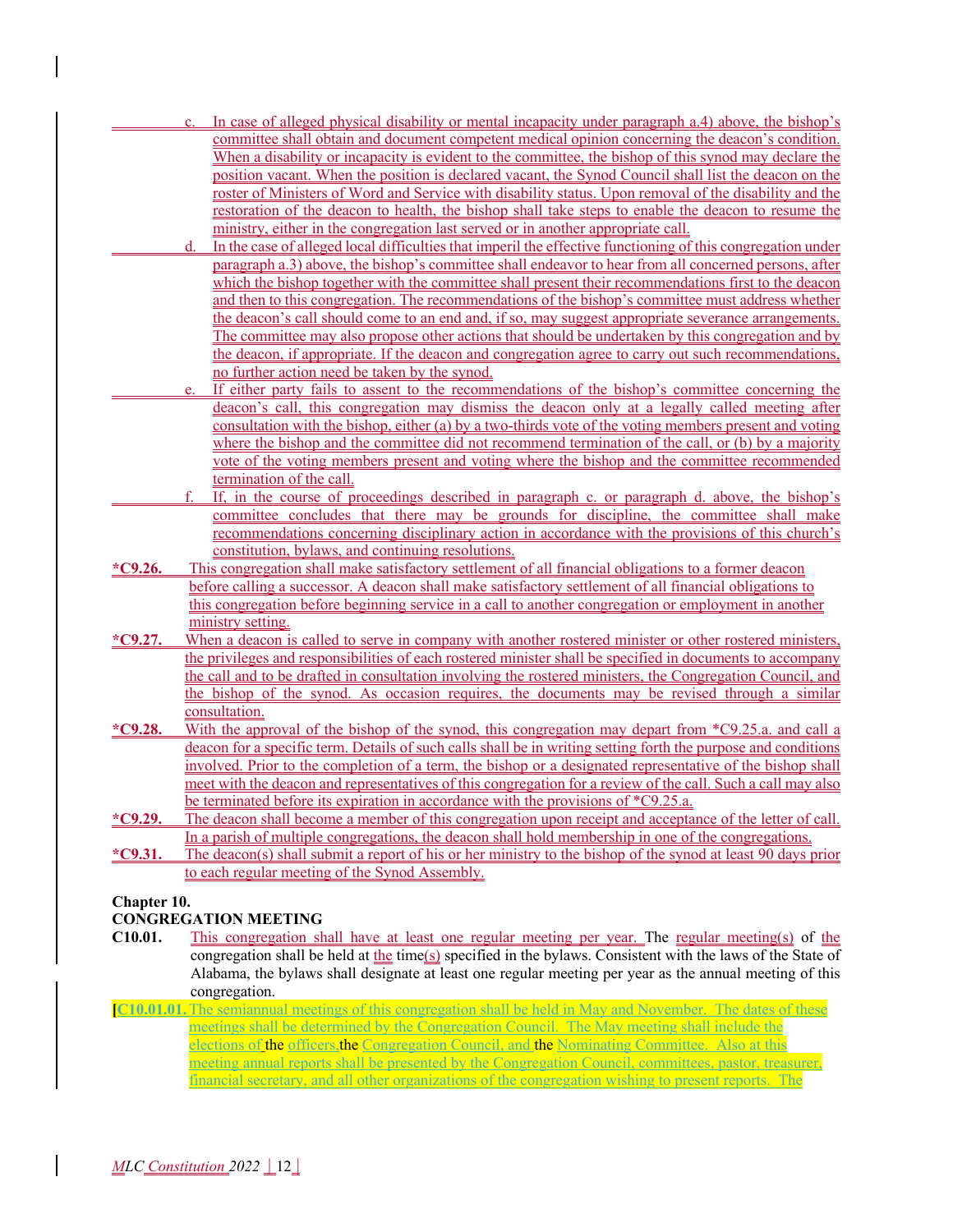November meeting shall include the presentation and adoption of the congregation budget for the next fiscal year.]

# **Or**

- **[C10.01.01.**The annual meeting of this congregation shall be held in November. The date of this meeting shall be determined by the Congregation Council. The meeting shall include the elections of the officers the Congregation Council, and the Nominating Committee. Also at this meeting annual reports shall be presented by the Congregation Council, committees, pastor, treasurer, financial secretary, and all other organizations of the congregation wishing to present reports. The meeting shall include the presentation and adoption of the congregation budget for the next fiscal year.
- **C10.02.** A special Congregation Meeting may be called by the senior pastor, the Congregation Council, or the [vice] president of this congregation, and shall be called by the [vice] president of this congregation upon the written request of 10 percent of the voting members. The president of the Congregation Council shall call a special meeting upon request of the synod bishop. The call for each special meeting shall specify the purpose for which it is to be held, and no other business shall be transacted.
- **C10.03.** Notice of all meetings of this congregation shall be given at the services of worship on the preceding two consecutive Sundays and by mail or electronic means, as permitted by state law, to all voting members at least 10 days in advance of the date of the meeting.
- **C10.04. Twenty [Fifteen] Ten** percent of the voting members shall constitute a quorum.
- **C10.05.** Voting by proxy or by absentee ballot shall not be permitted.
- **C10.06.** All actions approved by this congregation shall be by majority vote of those voting members present and voting, except as otherwise provided in this constitution or by state law.
- **C10.07.** *Robert's Rules of Order*, latest edition, shall govern parliamentary procedure of all meetings of this congregation.
- **C10.08.** This congregation may hold meetings by remote communication, including electronically and by telephone conference, as long as there is an opportunity for simultaneous aural communication.

#### **Chapter 11. OFFICERS**

**or**

**or**

**or**

- **C11.01.** The officers of this congregation shall be a president, vice president, secretary, and treasurer.
	- a. Duties of the officers shall be specified in the bylaws.
	- b. The officers shall be voting members of this congregation.
	- c. Officers of this congregation shall serve similar offices of the Congregation Council and shall be voting members of the Congregation Council.
	- d. If the Congregation Council elects its officers, the president, vice president, and secretary shall be selected from the elected membership of the Congregation Council. **If the treasurer is not selected** from the elected membership of the Congregation Council, the treasurer shall have voice but not vote at the meetings of the Congregation Council..
- **C11.02.** The [congregation][Congregation Council] shall elect its officers and they shall be the officers of this congregation. The officers shall be elected by written ballot and shall serve for one year or until their successors are elected. Their terms shall begin at the close of the annual meeting at which they are elected.
	- The officers shall be elected by the [congregation] [Congregation Council] by written ballot and shall serve for one year. The term shall begin on (month and day) and end on (month and day).
		- The pastor shall be *ex officio* president of this congregation and the Congregation Council. The [congregation][Congregation Council] shall elect by written ballot the other officers of this congregation who shall serve for one year or until their successors are elected. Their terms shall begin at the close of the annual meeting at which they are elected.
			- The pastor shall be *ex officio* president of this congregation and the Congregation Council. The [congregation][Congregation Council] shall elect by written ballot the other officers of this congregation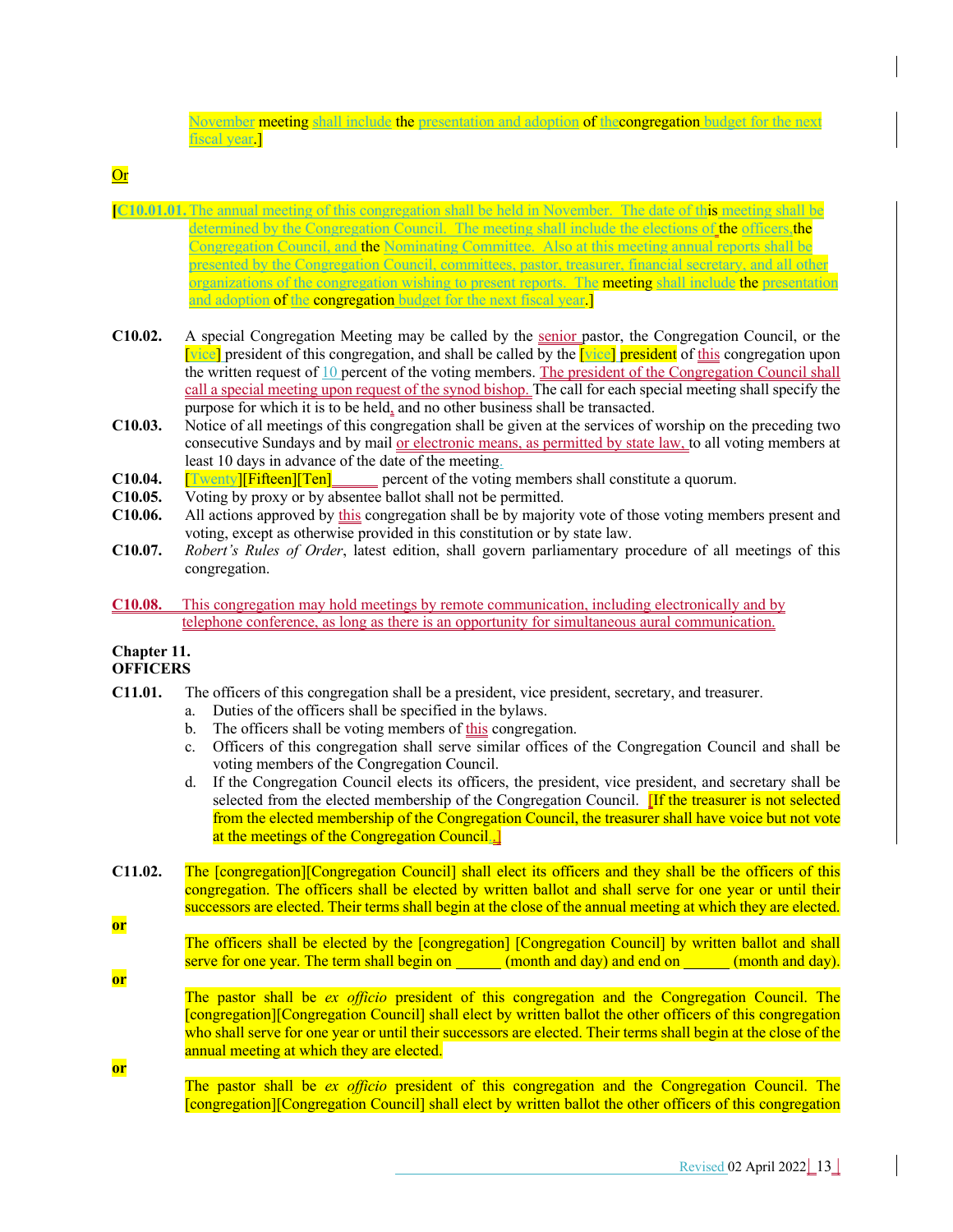who shall serve for one year or until their successors are elected. Their terms shall begin on (month and day) and end on (month and day).

- **C11.02.01.** The duties of the officers of this congregation are specified as follows:
	- a. The duties of the president:
		- 1) The president shall be considered the  $\frac{1}{\text{Spiritud}} \left[ \frac{1}{\text{a}y} \right]$  leader of the congregation.
		- 2) The president shall enforce the Constitution and Bylaws of the congregation and carry out the expressed will of the congregation as embodied in the Continuing Resolutions.
		- 3) The president shall endeavor to coordinate the functions, plans, and activities of the congregation in all its parts for the total furtherance of the work of Christ's kingdom in our midst.
		- 4) The president shall be an *ex officio* member of all committees and auxiliaries, except the Audit Committee.
		- 5) The president shall convene and preside at meetings when the vice president is absent and may preside at any meeting at the request of the vice-president.
	- b. The duties of the vice president:
		- 1) The vice president shall be considered the [lay leader] of the congregation.
		- 2) The vice president shall convene and preside at meetings of the congregation and shall appoint a parliamentarian for such meetings.
		- 3) The vice president shall convene and preside at meetings of the Congregation Council and shall appoint a parliamentarian for said meetings.
		- 4) The vice president shall ensure that the secretary or a qualified substitute is present at all meetings of the congregation and at all meetings of the Congregation Council and Executive Committee.
		- 5) The vice president shall have responsibility for ensuring that invited guests of the congregation are given all possible courtesy.
		- c. The duties of the secretary:
			- 1) Meetings: The secretary, or a qualified substitute, shall be present at all Congregation Meetings and at all meetings of the Congregation Council and Executive Committee. The secretary shall call meetings to order in the absence of both the president and vice president. The secretary shall maintain an attendance roll at all meetings of the congregation, the Congregation Council, and Executive Committee.
			- 2) Records: The secretary shall retain a written record of balloting results from congregational elections of officers, Congregation Council, and Nominating Committee members. The secretary shall assure that accurate minutes are kept of all said meetings. He or she shall provide copies of these minutes to the members of these same groups prior to or at their next regularly scheduled meeting.
			- 3) Support: The secretary shall provide a copy of this congregation's Constitution, Bylaws, and Continuing Resolutions to each new Incoming officer and Congregation Council member.
			- 4) Correspondence: The secretary shall have the responsibility for the preparation of all official external correspondence of the congregation that requires the signature of the president as well as all reports and documents required by the ELCA and the Southeastern Synod. By mutual agreement, this task may be shared with the other officers of the congregation.
		- d. The duties of the treasurer:
			- 1) The treasurer shall be the fiscal officer of the congregation.
			- 2) The treasurer shall be responsible for accurate recording of congregational general fund receipts and disbursements in accordance with proper accounting procedures.
			- 3) The treasurer shall maintain permanent and appropriate records covering the receipt and disbursement of any special and/or savings funds, as authorized by the Congregation Council, in accordance with proper accounting procedures.
			- 4) The treasurer shall present to the Congregation Council, using a council-approved format, monthly written report(s) of all congregational receipts and disbursements.
			- 5) The treasurer shall submit an annual written financial report to the Congregation Council and the congregation at the close of the church fiscal year.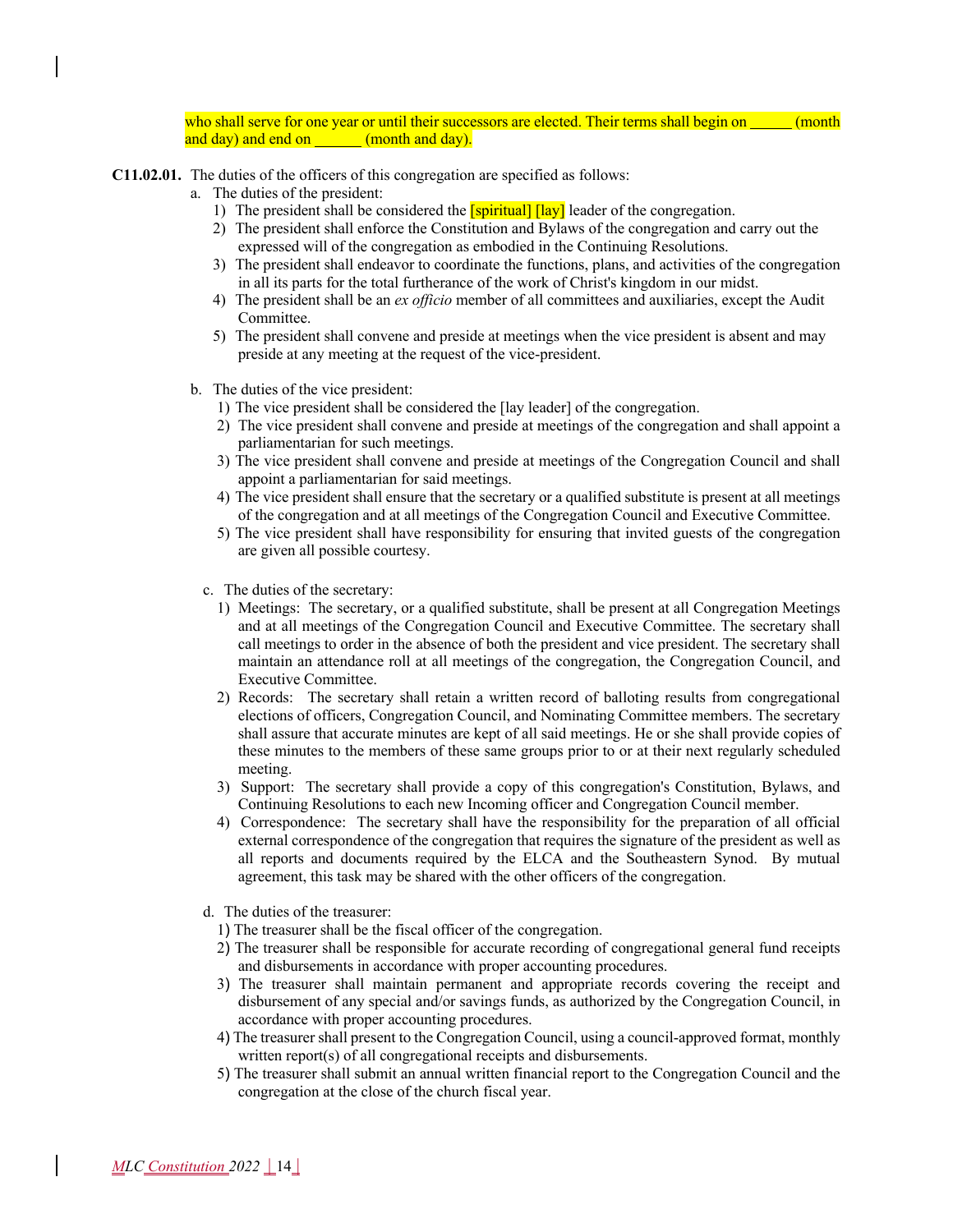- 6) The treasurer shall submit as called for all permanent records in his or her possession to the Audit Committee for audit. This requirement does not include individual offering records, weekly counter sheets, or individual pledges that are principally maintained by the Financial Secretary, unless directed by the Congregation Council.
- 7) The treasurer shall attend scheduled meetings of the Congregation Council and the Executive Committee.
- 8) The treasurer shall become properly and currently bonded, with any expense of bonding and premiums for this congregation's activities being paid by the congregation. Fidelity coverage provided by the ELCA shall be deemed a fulfillment of this requirement.
- 9) The treasurer shall follow any specific procedural requirements stated in the Continuing Resolutions.
- **C11.03.** No officer shall hold more than one office at a time. No elected officer shall be eligible to serve more than two consecutive terms in the same office.

#### **Chapter 12.**

# **CONGREGATION COUNCIL**<br>**C12.01.** The voting members

- The voting membership of the Congregation Council shall consist of the senior pastor(s), the deacon(s), the officers of the congregation, one youth representative, and not more than eight (8) other members of the congregation. Any voting member of the congregation may be elected, subject only to the limitation on the length of continuous service permitted in that office. A member's place on the Congregation Council shall be declared vacant if the member a) ceases to be a voting member of this congregation or b) is absent from four successive regular meetings of the Congregation Council without cause. Consistent with the laws of the state in which this congregation is incorporated, the congregation may adopt procedures for the removal of a member of the Congregation Council in other circumstances.
- **C12.01.01.** The members of the Congregation Council, other than the officers, shall relate directly to the work of the Standing Committees described in bylaw C13.06.01. The Congregation Council member(s) on each Standing Committee shall communicate reports and requests between the Congregation Council and the respective Standing Committee.

#### **C12.01.02.**

- a. In addition to the officers and youth representative, the number of Congregation Council members elected shall be equal to the number of Standing Committees. Each Congregation Council member shall be elected to represent a specific committee. The Executive Committee may, however, alter the committee assignments of the members of the Congregation Council if it is determined that such changes will best serve the needs of the congregation and best utilize the talents of the members of the Congregation Council. All such changes will be communicated to the congregation at large.
- b. The youth representative shall be a voting member of the congregation, shall not have attained the age of 22 prior to appointment, and shall serve for a one-year term of office.
- c. The elections of Congregation Council members shall be conducted according to the following procedures: The Nominating Committee shall nominate at least one person for each vacancy on the Congregation Council. Additional nominations may be made from the floor at the Congregation Meeting. All nominees must agree to serve if elected. A majority of the votes cast for each vacancy shall be necessary for election. Should an additional ballot be required to obtain a majority vote, the next ballot shall be limited to the candidates receiving the first and second highest vote totals on the previous ballot.
- **C12.02.** The members of the Congregation Council except the pastor( $s$ ), the deacon( $s$ ), shall be elected at a legally called meeting of the congregation during the month of May. The term of office of council members, other than the officers and youth representative, shall be two years with the term of office beginning on June 1 and ending May 31. Terms of council members shall be staggered so that approximately one-half of the council is elected each year. Newly elected Congregation Council members shall be installed at a service of worship prior to the date they assume office. Such members shall be eligible to serve no more than two full terms consecutively.
- **C12.03.** Should a member's place on the Congregation Council be declared vacant, the Congregation Council shall elect, by majority vote, a successor until the next congregation meeting for the election of Congregation Council in [May].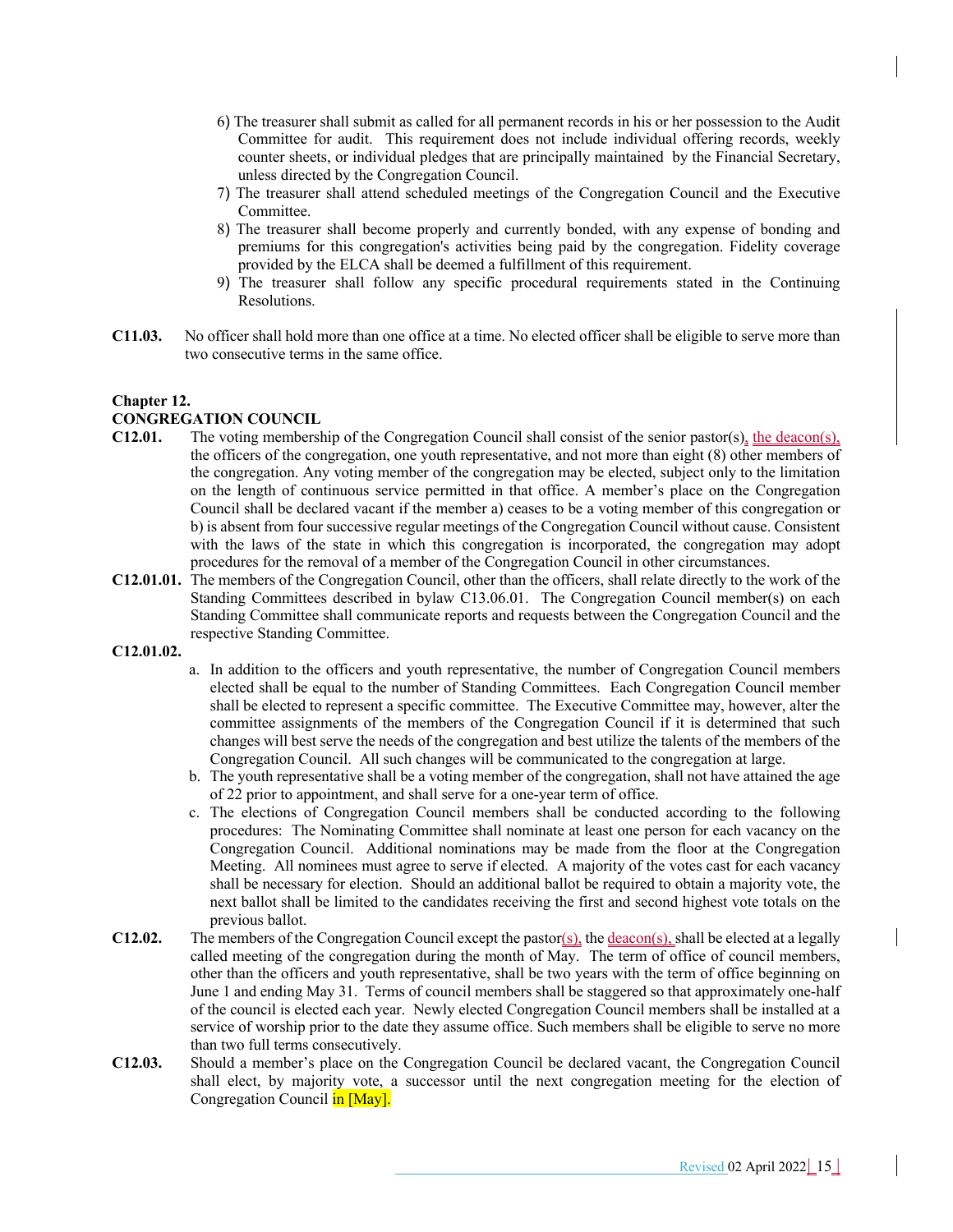- **C12.04.** The Congregation Council shall have general oversight of the life and activities of this congregation, and in particular its worship life, to the end that everything be done in accordance with the Word of God and the faith and practice of the Evangelical Lutheran Church in America. The duties of the Congregation Council shall include the following:
	- a. To lead this congregation in stating its mission, to do long-range planning, to set goals and priorities, and to evaluate its activities in light of its mission and goals.
	- b. To seek to involve all members of this congregation in worship, learning, witness, service, and support.
	- c. To oversee and provide for the administration of this congregation to enable it to fulfill its functions and perform its mission.
	- d. To maintain supportive relationships with the <u>rostered minister</u>(s) and staff and help them annually to evaluate the fulfillment of their calling or employment.
	- e. To be examples individually and corporately of the style of life and ministry expected of all baptized persons.
	- f. To promote a congregational climate of peace and goodwill, and, as differences and conflicts arise, to endeavor to foster mutual understanding.
	- g. To arrange for pastoral service during the sickness or absence of the pastor.
	- h. To emphasize partnership with the synod and churchwide organization of the Evangelical Lutheran Church in America as well as cooperation with other congregations, both Lutheran and non-Lutheran, subject to established policies of the synod and the Evangelical Lutheran Church in America.
	- i. To recommend and encourage the use of program resources produced or approved by the Evangelical Lutheran Church in America.
	- j. To seek out and encourage qualified persons to prepare for the ministry of the Gospel.

**C12.05.** The Congregation Council shall be responsible for the financial and property matters of this congregation.

- a. The Congregation Council shall be the board of  $[\text{trustees}]$  directors<sup>]</sup> of this congregation, and as such shall be responsible for maintaining and protecting its property and managing its business and fiscal affairs. It shall have the powers and be subject to the obligations that pertain to such boards under the laws of the State of Alabama, except as otherwise provided herein.
- b. The Congregation Council shall not have the authority to buy, sell, or encumber real property unless specifically authorized to do so by a meeting of the congregation.
- c. The Congregation Council may enter into contracts of up to three percent (3%) of the approved annual budget for items not included in the budget.
- d. The Congregation Council shall prepare an annual budget for adoption by this congregation, shall supervise the expenditure of funds in accordance therewith following its adoption, and may incur obligations of more than three percent (3%) in excess of the anticipated receipts only after approval by a Congregation Meeting. The budget shall include this congregation's full indicated share in support of the wider ministry being carried on in collaboration with the synod and churchwide organization.
- e. The Congregation Council shall ascertain that the financial affairs of this congregation are being conducted efficiently, giving particular attention to the prompt payment of all obligations and to the regular forwarding of benevolence monies to the synodical treasurer.
- f. The Congregation Council shall be responsible for this congregation's investments and its total insurance program.
- **C12.05.01.** The Congregation Council shall elect annually for the fiscal year a financial secretary who shall not be a member of the Congregation Council. The person elected Financial Secretary shall not be restricted to a maximum number of terms. The Financial Secretary shall maintain records of all contributions and make regular reports to the Congregation Council and treasurer. The financial secretary shall issue to individual voting members quarterly statements of contributions to the congregation. The financial secretary shall issue an annual report in consultation with the Committee for Stewardship.
- **C12.06.** The Congregation Council shall see that the provisions of this constitution, its bylaws, and the continuing resolutions are carried out.
- **C12.07.** The Congregation Council shall provide for an annual review of the membership roster.
- **C12.08.** The Congregation Council shall be responsible for the employment and supervision of the staff of this congregation. Nothing in this provision shall be deemed to affect the congregation's responsibility for the call, terms of call, or termination of call of any employees who are on a roster of this church.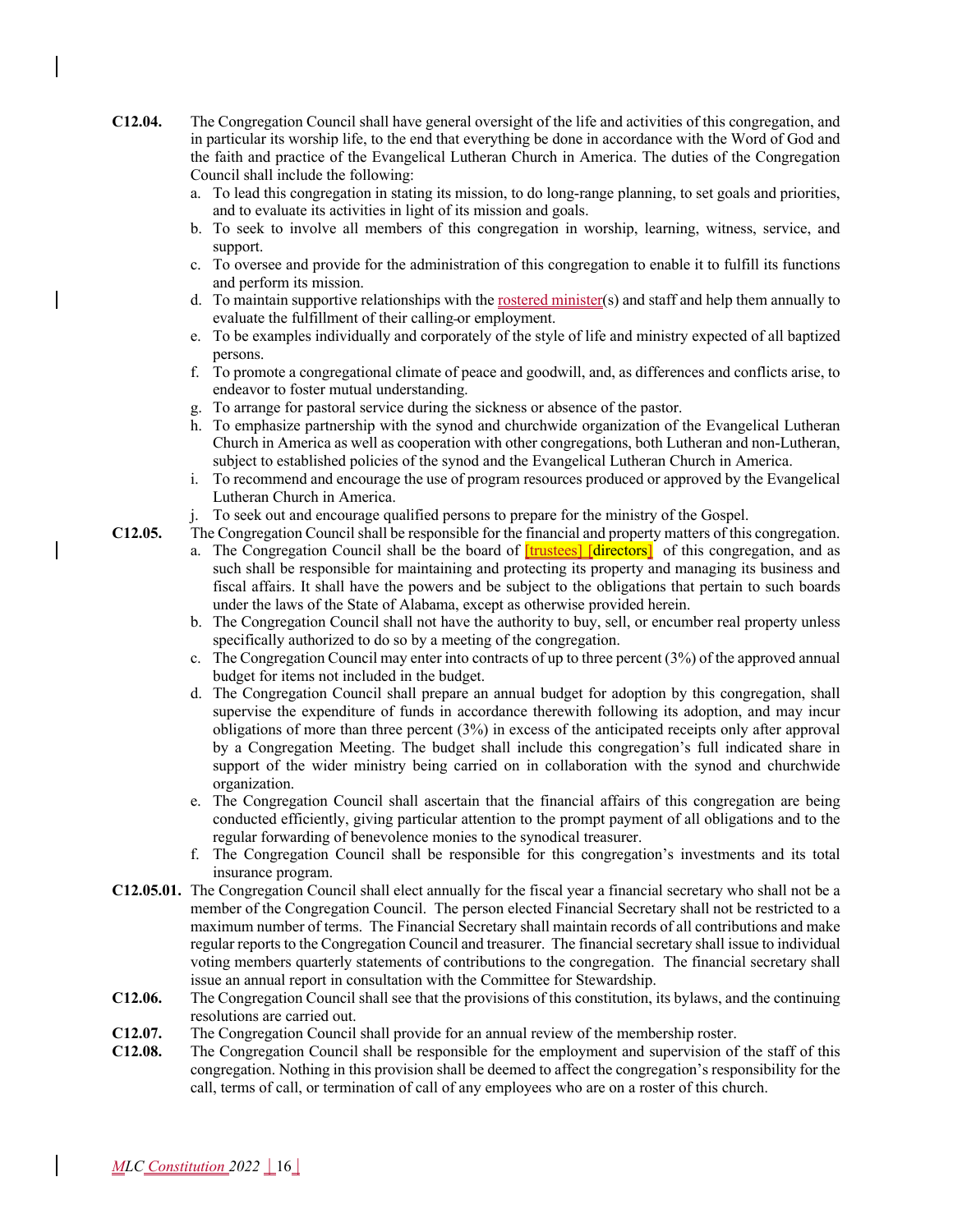- **C12.09.** The Congregation Council shall submit a comprehensive report to this congregation at the semi-annual meeting.
- **C12.11.** The Congregation Council shall normally meet once a month. Special meetings may be called by the pastor or the vice president, and shall be called by the president at the request of at least one-half of its members. Notice of each special meeting shall be given to all who are entitled to be present.
- **C12.12.** A quorum for the transaction of business shall consist of a majority of the members of the Congregation Council, including the pastor or interim pastor, except when the pastor or interim pastor requests or consents to be absent and has given prior approval to the agenda for a particular regular or special meeting, which shall be the only business considered at that meeting. Chronic or repeated absence of the pastor or interim pastor who has refused approval of the agenda of a subsequent regular or special meeting shall not preclude action by the Congregation Council, following consultation with the synod bishop.
- **C12.13.** The meetings of the Congregation Council shall be open to all voting members of the congregation. The bylaws of the constitution shall state when exceptions to the open meeting rule shall be allowed. A voting member of the Congregation Council may never be excluded from a meeting of the Congregation Council.
- **C12.13.01.** The Congregation Council may hold meetings that are closed to all persons except voting members of the Congregation Council for the following reasons:
	- a. When the Congregation Council is considering personnel matters related to salaried staff positions, as described in Chapters 9 and 12 of the *Constitution, Bylaws, and Continuing Resolutions.*
	- b. When the Congregation Council is considering the discipline of a member of the congregation, as described in Chapter 15 of the *Constitution, Bylaws, and Continuing Resolutions.*

The Congregation Council may invite persons, at its own discretion and as it deems necessary, to such closed meetings.

#### **Chapter 13.**

#### **CONGREGATION COMMITTEES**

- **C13.01.** The officers of this congregation and the pastor shall constitute the *Executive Committee*. The duties of the Executive Committee shall be described in the bylaws.
- **C13.01.01.** The Executive Committee shall have as its members the officers of this congregation (president, vicepresident, secretary, and treasurer). The main duties of this committee are the management of the affairs of the Congregation Council, the determination of the date and agenda for key events of this congregation and Congregation Council, and nominations for replacement of any vacancies on the Nominating Committee. The Executive Committee shall also serve as the Staff Support Committee if one is not actively functioning. Further directives for the Executive Committee may be found in continuing resolutions.
- **C13.02.** A *Nominating Committee* of six voting members of this congregation, two of whom, if possible, shall be outgoing members of the Congregation Council, shall be elected at the annual meeting for a term of one year. Members of the Nominating Committee are not eligible for consecutive re-election.
- **C13.02.01.** The duties of the Nominating Committee shall be as follows:
	- a. This committee shall select its chairperson at its first meeting.
		- b. This committee shall be responsible for all elections, including the administrative functions prior to, during, and after elections, in which members of the congregation as a body cast a vote. This includes the election of officers, Congregation Council members, and members of the Nominating Committee.
		- c. This committee shall prepare a slate of officers consisting of at least one candidate each for vice president, secretary, and treasurer, and at least one candidate for each vacancy on the Congregation Council. All of these will be elected at the Semi-Annual Congregational Meeting in May.
		- d. Prior to publishing this slate of officer and Congregation Council nominations, this committee shall have determined that each proposed candidate is qualified to perform the duties of the office for which nominated. This committee shall also have explained to each candidate the duties of the office to which nominated and have obtained their consent to be nominated and serve if elected.
		- e. This committee shall present a slate of candidates for the Nominating Committee in accordance with C13.02 of the Constitution.
		- f. Should nominations be made from the floor, this Committee shall be responsible for verifying their validity, and integrating all nominations prior to the vote.

**C13.02.A12.**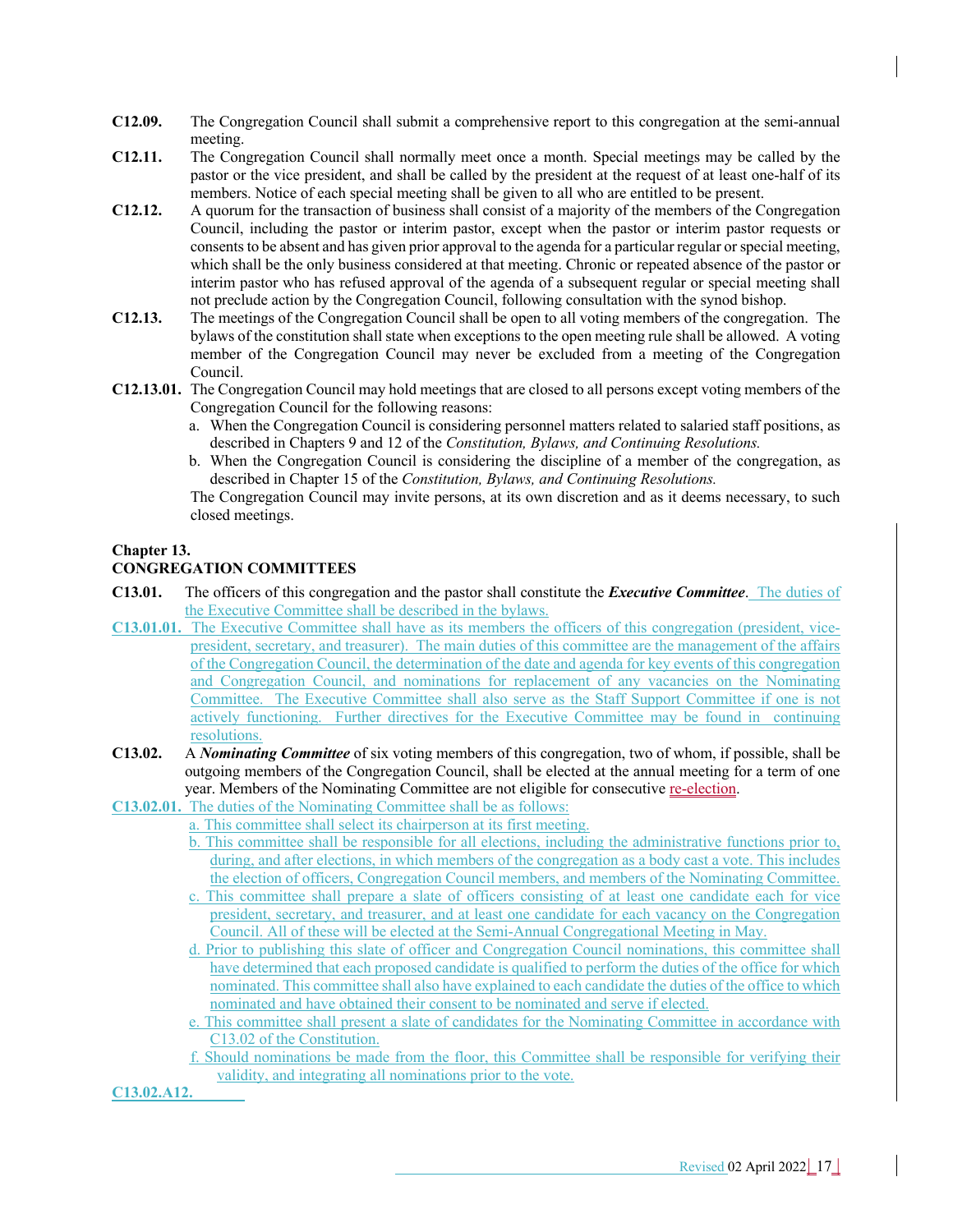| a. When a new Nominating Committee is elected, the outgoing Nominating Committee chair shall call a meeting |  |
|-------------------------------------------------------------------------------------------------------------|--|
| of the new Nominating Committee for the purpose of electing the new chairperson. This election shall take   |  |
| place by the end of June.                                                                                   |  |

- b. The chair of the Nominating Committee shall convene the Nominating Committee in January to start working on the slate for the May meeting.
- c. The Nominating Committee shall solicit candidates from the congregation by announcing in the newsletter, the bulletin, and through any other available forums (i.e., website, bulletin boards) the positions available.
- d. The Nominating Committee shall strive to present a slate which has at least two candidates for each office and committee representative position available.
- e. The Nominating Committee shall consult with the current Congregation Council for candidates to consider for open positions.
- f. The Nominating Committee is independent from the Congregation Council and is responsible for bringing forward the candidates it feels will best serve the mission of the congregation.
- g. All candidates who are willing to serve if elected shall be placed on the ballot, however, the Nominating Committee may choose to recommend one candidate for each position. This candidate will have a designation by their name.
- h. The Nominating Committee shall use some assessment tool to help in identifying the candidate's gifts, vision, call, etc.
- i. Nominations from the floor shall be incorporated into the written ballot.
- j. The Nominating Committee shall publish biographies of the candidates for officers, committee representatives, and Nominating Committee.
- k. The Nominating Committee shall engage in a prayerful discernment process to determine the slate of officers, committee representatives, and nominating committee members.
- l. The Nominating Committee shall introduce the candidate and allow them the opportunity to address the congregation before the vote.
- **C13.03.** An *Audit Committee* of at least three voting members shall be elected by the Congregation Council. Audit Committee members shall not be members of the Congregation Council. Term of office shall be three years, with one member elected each year. Members shall be eligible for re-election.
- **C13.03.01.** The duties of the Audit Committee shall be as follows:
	- a. The Audit Committee shall be responsible for assuring that there is a thorough annual audit of the treasurer's books prior to May 31. An audit shall also be performed prior to whenever a new treasurer takes office.
	- b. The Audit Committee shall assure that any organization that has a separately held treasury account will be subject to an annual audit by the committee.
	- c. An additional audit is required when a written request is received from not less than ten percent  $(10\%)$ of the voting members of this congregation.
	- d. An additional audit may be requested by the Congregation Council.

**C13.04.** A *Mutual Ministry Committee* of [six] members(in the absence of a mutual ministry committee, the duties shall be fulfilled by the executive committee) shall be appointed jointly by the *[president] [vice president<sup>1</sup>]* and the pastor. The duties and composition of the Mutual Ministry Committee shall be specified in continuing resolutions. Term of office shall be two years, with **[two] [three]** members to be appointed each successive year.

- **C13.04.01.** The purpose of the Mutual Ministry Committee(s) shall be to support the pastor(s), both personally and professionally. A Staff Support Committee may be formed to support other professional staff members, with duties to be specified in continuing resolutions.
- **C13.05.** When a pastoral vacancy occurs in a position for which this congregation calls a rostered minister, a *Call*  **Committee** of six voting members shall be elected by the Congregation Council. Term of office will terminate upon installation of the newly called rostered minister.
- **C13.06.** Other standing committees shall be formed as a means to accomplish the mission and ministry of this congregation. These committees and their functions shall be specified in the bylaws and continuing resolutions.

**C13.06.01.** a. The Standing Committees of this congregation shall be: Committee for Worship and Music

<sup>1</sup> *For use if the pastor is president of the congregation under two of the options in C11.02.*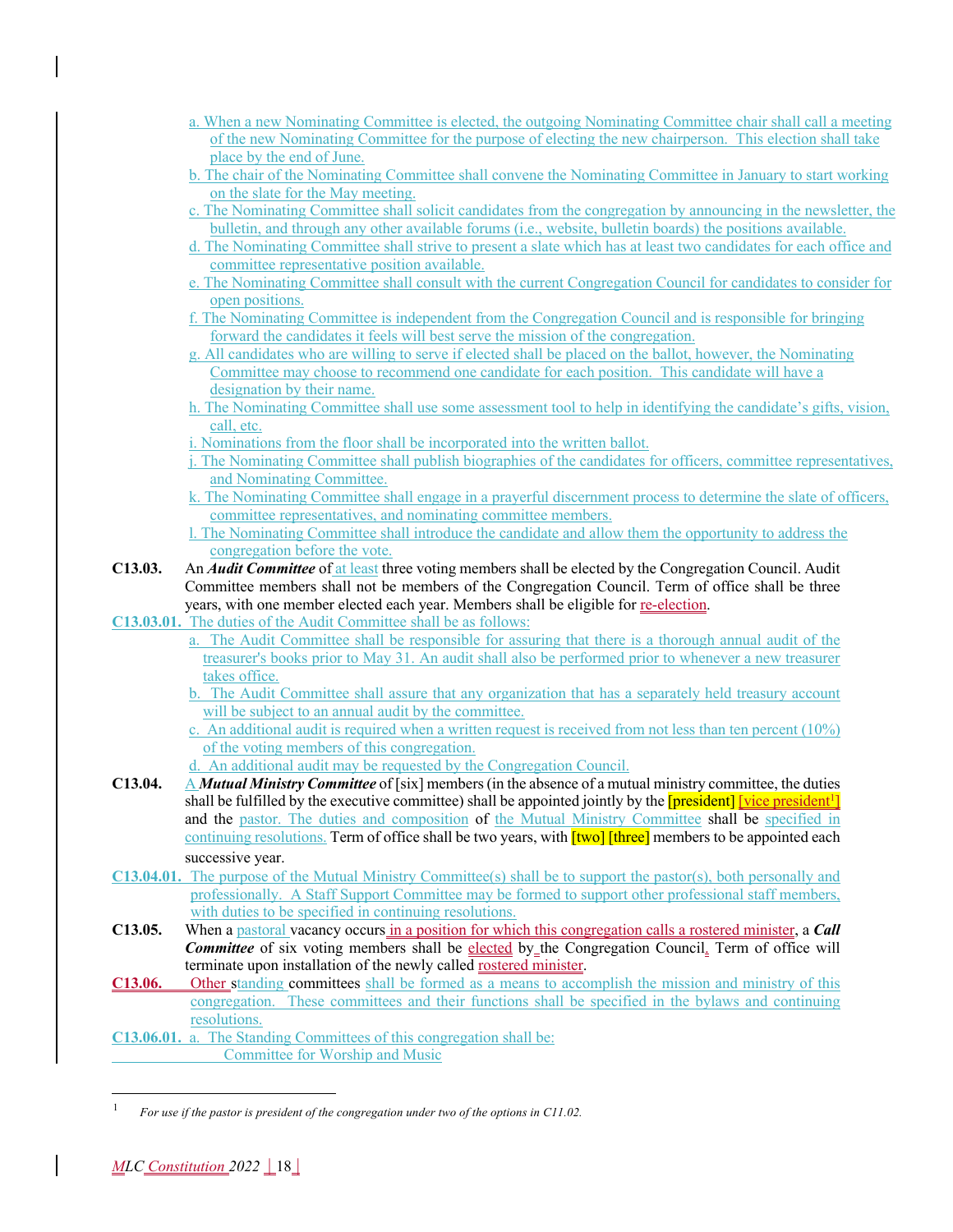| <b>Committee for Education and Youth</b>                                                                  |
|-----------------------------------------------------------------------------------------------------------|
| <b>Committee for Outreach</b>                                                                             |
| <b>Committee for Stewardship</b>                                                                          |
| <b>Committee for Fellowship</b>                                                                           |
| <b>Committee for Property</b>                                                                             |
| <b>Committee for Finance</b>                                                                              |
| b. Each Standing Committee shall be made up of at least one member of the Congregation Council and        |
| all other members of this congregation desiring to serve in this area of ministry.                        |
| c. Each Standing Committees shall select a chairperson each year at its first meeting after May 31.       |
|                                                                                                           |
| c. Every member of this congregation is eligible to serve on one or more Standing Committee(s). All       |
| members of this congregation are encouraged to serve on at least one Standing Committee.                  |
| e. The duties of the Standing Committees shall be determined by the Congregation Council and the          |
| Standing Committees themselves. These duties may be specified in continuing resolutions.                  |
| C13.06.A12. Committee for Worship and Music                                                               |
| a. The purpose of the Worship and Music Committee is to help people celebrate their relationship with     |
| God and one another through worship and music in their many expressions.                                  |
| b. The Worship and Music Committee shall consist of a chairperson, council liaison (who may be the        |
| chair), the Altar Guild chair, the usher coordinator, and at least two other members of the congregation. |
| The ex officio members of the committee are the music director, choir director, and the senior pastor.    |
| c. The responsibilities of the committee include the following:                                           |
| Ensure orderly conduct of regular as well as seasonal and festival worship services in                    |
| accordance with the teachings and practices of the ELCA;                                                  |
| Help plan special services, including weddings and funerals;                                              |
| Act as liaison for lectors, communion assistants, ushers, and the Altar Guild;<br>3)                      |
| Assist the Congregation Council in providing for supply ministry in the even of pastoral<br>4)            |
| vacancy or vacation;                                                                                      |
| Assist in providing the opportunity for musical expression in worship through support of the<br>5).       |
| ongoing music program and occasional special music;                                                       |
| Assist in planning for the acquisition and maintenance of equipment and materials for worship<br>6)       |
| as well as of musical instruments.                                                                        |
|                                                                                                           |
| Annually evaluate its work, updating its job description as necessary, and submitting it to the<br>7).    |
| Congregational Council for approval;                                                                      |
| Publicizing and attending opportunities for professional growth in the field;                             |
| Submit a proposed budget to the Finance Committee and monitor expenditures and any<br>9)                  |
| additional needs.                                                                                         |
| 10) Provide an annual report to the congregation at the May annual meeting.                               |
| d. The Worship Committee works with all other standing committees.                                        |
| C13.06.B12. Committee for Education and Youth                                                             |
| a. The purpose of the Education and Youth Committee is to promote the education of the children,          |
| youth and adults of the congregation in Christian beliefs and heritage, and to foster the                 |
| relationships and fellowship among the children and youth in our congregation.                            |
| b. The committee shall consist of two standing sub-committees and the council representative for          |
| Education and Youth will chair both sub-committees. Each sub committee will meet at least                 |
| quarterly.                                                                                                |
| 1) The Education Committee shall consist, at the minimum, of the council representative for               |
| Education and Youth, the Pastor, the Sunday School Superintendent and a member of the                     |
| <b>Sunday School teaching staff.</b>                                                                      |
| 2) The Youth Committee shall consist, at the minimum, of the council representative for                   |
| Education and Youth, the Youth Representative, Youth Director, and the youth group                        |
|                                                                                                           |
| advisors.                                                                                                 |
| c. The Education and Youth Committee shall:                                                               |
| Be responsible for the Christian nurture of children, youth and adults in the<br><sup>1</sup>             |
| congregation, and through them, the community.                                                            |
| 2) Establish objectives, set policy for, and supervise the total education for: Sunday School,            |
| Vacation Bible School, Confirmation classes, the church library, home Bible study                         |
| groups, youth activity groups, and other educational groups.                                              |
|                                                                                                           |
|                                                                                                           |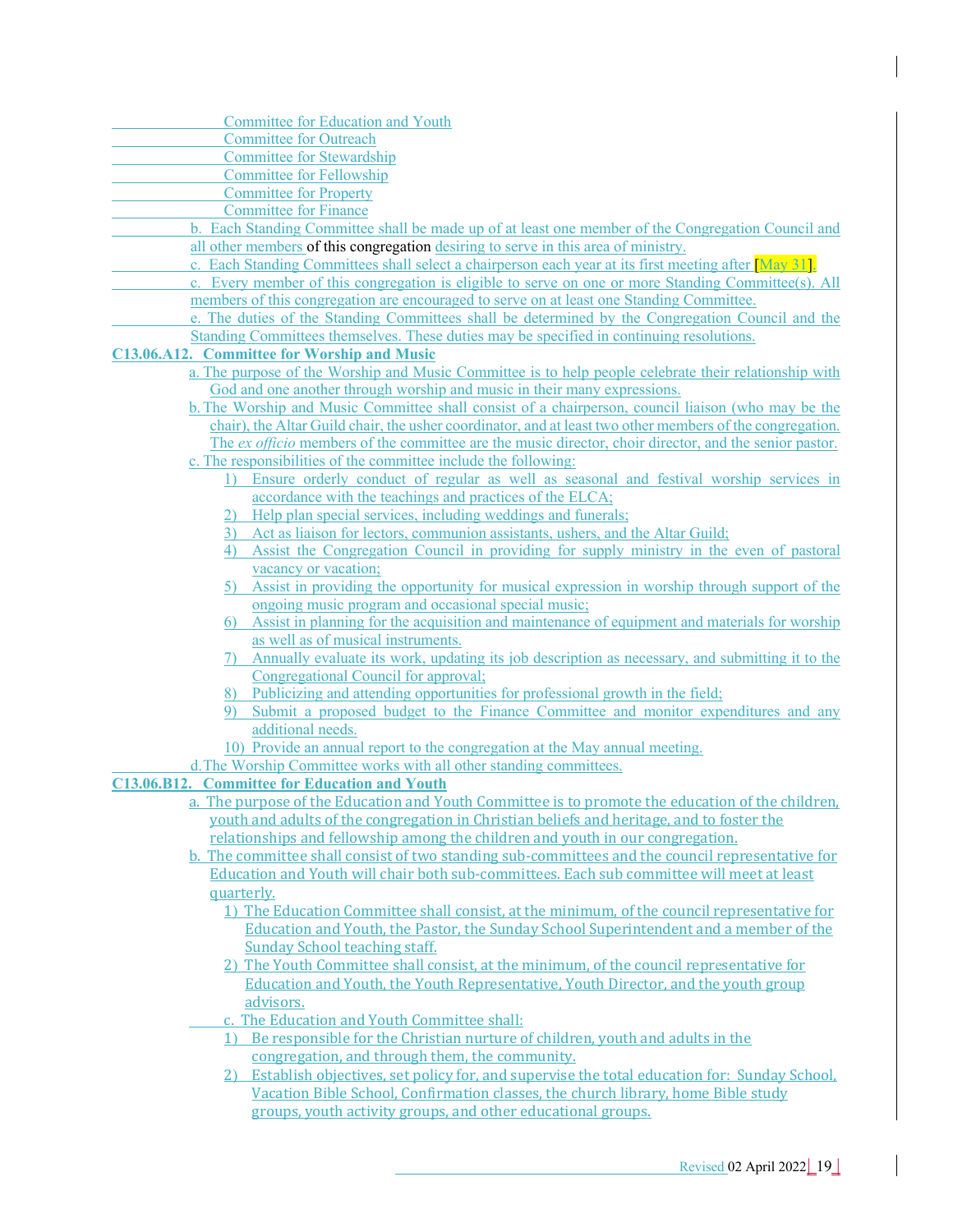- 3) Approve curriculum for all age groups, analyze the performance of each program and seek improvement.
- 4) Delegate administration of educational and youth activities to qualified persons, interviewing and screening volunteers to assure a safe and Christian environment for the children and youth.
- 5) Exercise leadership in gathering lists of candidates for vacancies in the teaching and youth advisory staffs, and for properly calling teachers and advisors.
- 6) Provide for professional growth of the educational and youth advisory staffs through conferences, conventions, and continuing education, and request funds for the same in the annual budget.
- 7) Annually examine the educational facilities and equipment. Make recommendations to the Property Committee as to upkeep, repairs, and replacements as needed. Make recommendations to the church council as to new equipment and facilities needed.
- 8) Provide an annual report to the congregation at the May annual meeting.
- 9) Periodically evaluate the work of this committee and its job description, and make necessary changes.
- 10) Obtain background checks on all new Education and Youth volunteers, and update all background checks every three years.
- 11) Submit an annual budget request in the form and at the time requested by the Finance Committee.
- d. The Education and Youth committee shall work with all other standing committees of the church to coordinate educational activities within the congregation.

#### **C13.06.C12. Committee for Outreach**

- a. The purpose of the Outreach Committee is to plan, organize, and supervise specific ministries of the congregation that witness to Christ to people inside and outside of the congregation.
- b. The Outreach Committee shall consist of the Congregation Council representative and the Community Ministries Subcommittee, Membership Subcommittee, and National and Global Missions Subcommittee.
	- 1) The Community Ministries Subcommittee shall:
		- a. promote congregation ministry in local missions and involvement in community and social ministries;
		- b. direct and maintain a ministry for members in need of special care (e.g., those who are ill, homebound, in need of food or hospital visits);
		- c. provide publicity for the congregation through advertising, brochures, newsletters, and special mailings;
		- d. provide welcoming events for new members as needed.
	- 2) The Membership Subcommittee shall:
		- a. in collaboration with the senior pastor, seek out new members and maintain an ongoing visitation program to the unchurched and those individuals new to the community;
		- b. provide a new and prospective member inquiry class;
		- c. strive to create a warm and friendly atmosphere in the place of worship;
		- d. coordinate the welcoming of Sunday morning visitors and follow up with them;
		- e. maintain a variety of greeter programs;
		- f. direct and maintain a ministry to inactive members.
	- 3) The National and Global Missions Subcommittee shall:
		- a. promote congregation ministry in national and global missions and involvement in community and social ministries;
		- b. provide support for the national and global missions through advertising, brochures, newsletters, and special mailings.
	- 4) The Congregation Council representative shall:
		- a. work with the subcommittees annually to evaluate their work and job description and submit necessary changes to the Congregation Council for approval;
		- b. provide an annual report to the congregation at the May annual meeting.
		- c. The Outreach Committee shall work with the Fellowship Committee to identify special interest needs within the congregation.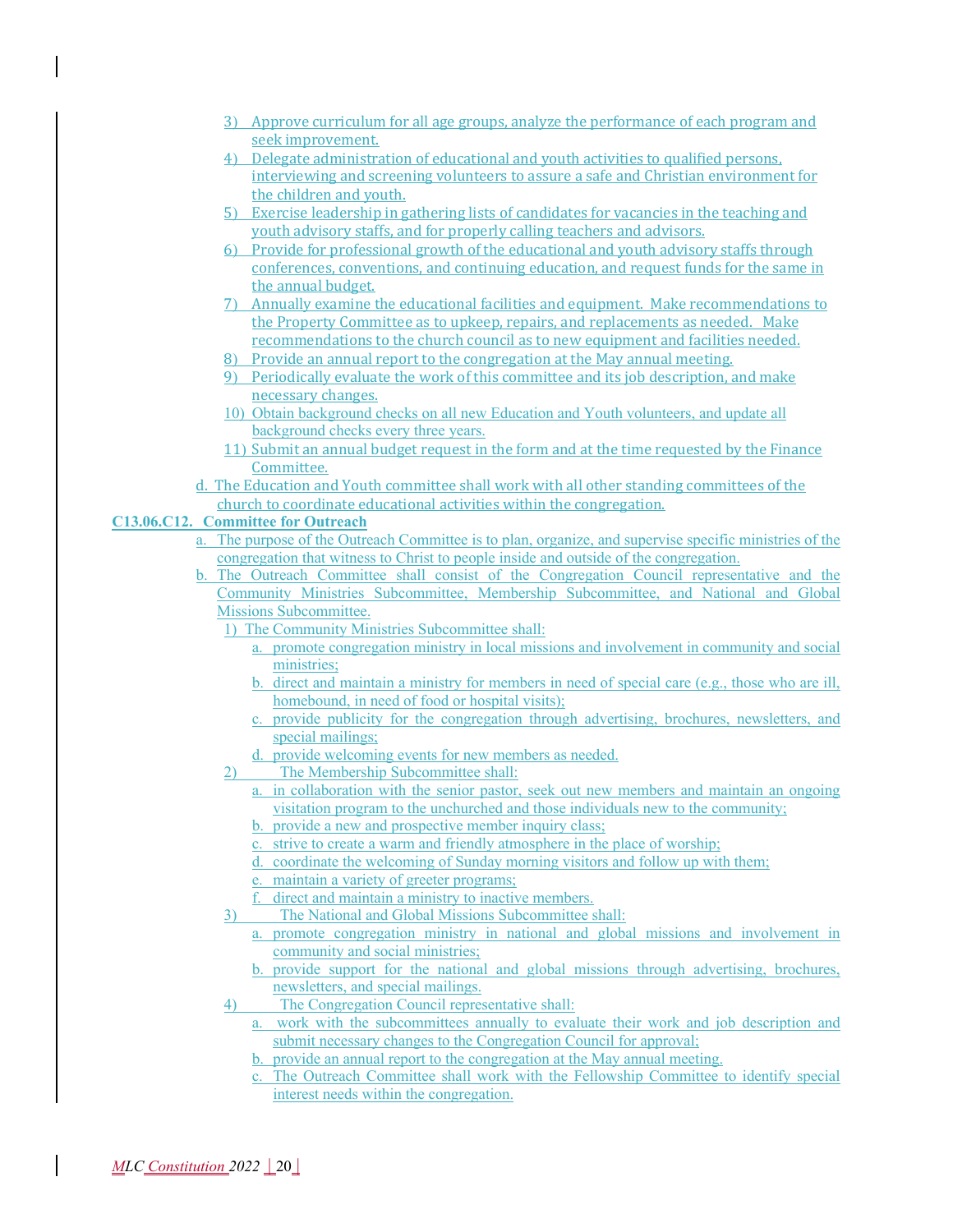#### **C13.06.D12. Committee for Stewardship**

- a. The purpose of the Stewardship Committee is to stimulate and promote the Christian stewardship principles and responsibilities of all members.
- b. The committee shall be composed of four or more people, including the committee chairperson, secretary, Congregation Council liaison (who may be the chairperson), and Congregation Council liaison to the Finance Committee. The committee shall meet monthly or as necessary to fulfill its purpose.
- c. The Stewardship Committee shall:
	- 1) educate the congregation on good Christian stewardship practices through pastoral support, temple talks, Sunday School classes and Bible studies, and newsletters, bulletin inserts, pamphlets, flyers, and other means;
	- 2) monitor giving trends and report status to the Congregation Council and congregation;
	- 3) direct congregational "Spiritual Gifts" results to the appropriate committees and other entities;
	- 4) coordinate the annual Stewardship Program, including
		- a. monetary pledge and spiritual gift forms, with a follow-up plan for those not participating and positive reinforcement for those participating;
		- b. offering envelope distribution;
		- c. report to the Congregation Council and congregation.
	- 5) set and monitor annual budget for the committee;
	- 6) ensure new member involvement with a first-call list and a new member packet;
	- 7) evaluate annually the work of the committee and its job description and submit any changes to the Congregation Council for approval;
	- 8) provide an annual report to the congregation at the May annual meeting.
- d.The Financial Secretary shall act as the Stewardship Committee's liaison with the Finance Committee. The Stewardship Committee shall work with all other standing committees of the congregation.

#### **C13.06.E12. Committee for Fellowship**

- a. The purpose of the Fellowship Committee is to create a spiritual communion within the congregation and to develop friendly relationships among current and prospective members.
- b.The Fellowship Committee shall consist of a chairperson, Congregation Council liaison (who may be the chair), and members of the congregation as needed. The committee shall meet as necessary to fulfill its purpose.
- c. The Committee for Fellowship shall:
	- 1) sponsor events such as the following: egg hunt, father/son outing, funeral receptions (in conjunction with the Committee on Outreach), Halloween party/chili cook-off, Lenten soup suppers (in conjunction with the Committee on Outreach), mother/daughter outing, new member reception, church picnic, summer coffee, Wednesday night Café, yard sale;
	- 2) sponsor additional fellowship events as needed;
	- 3) work with the Property Committee to ensure that adequate kitchen and meeting facilities are available and functioning for committee-sponsored events;
	- 4) annually evaluate the committee's work and job description, making necessary changes and submitting them for approval by the Congregation Council;
	- 5) provide a proposed budget to the Finance Committee and monitor spending and needs throughout the year;
	- 6) provide an annual report to the congregation at the May annual meeting.
- d. The Fellowship Committee works with all other standing committees of the congregation.

#### **C13.06.F12. Committee for Property**

- a. The purpose of the Property Committee is to care for the building that houses Messiah Lutheran Church, provide maintenance for all property owned by the congregation and routine upkeep and major renovations. The Property Committee shall meet as necessary to ensure fulfillment of its purpose.
- b. The Property Committee shall consist of a chairperson, a Congregation Council liaison (who may be the chair), and at least three other members of the congregation. Committee members may be assigned primary responsibility for one of the following areas: church building, educational facilities, church grounds and parking lot, parsonage, any rental property owned or used by the congregation.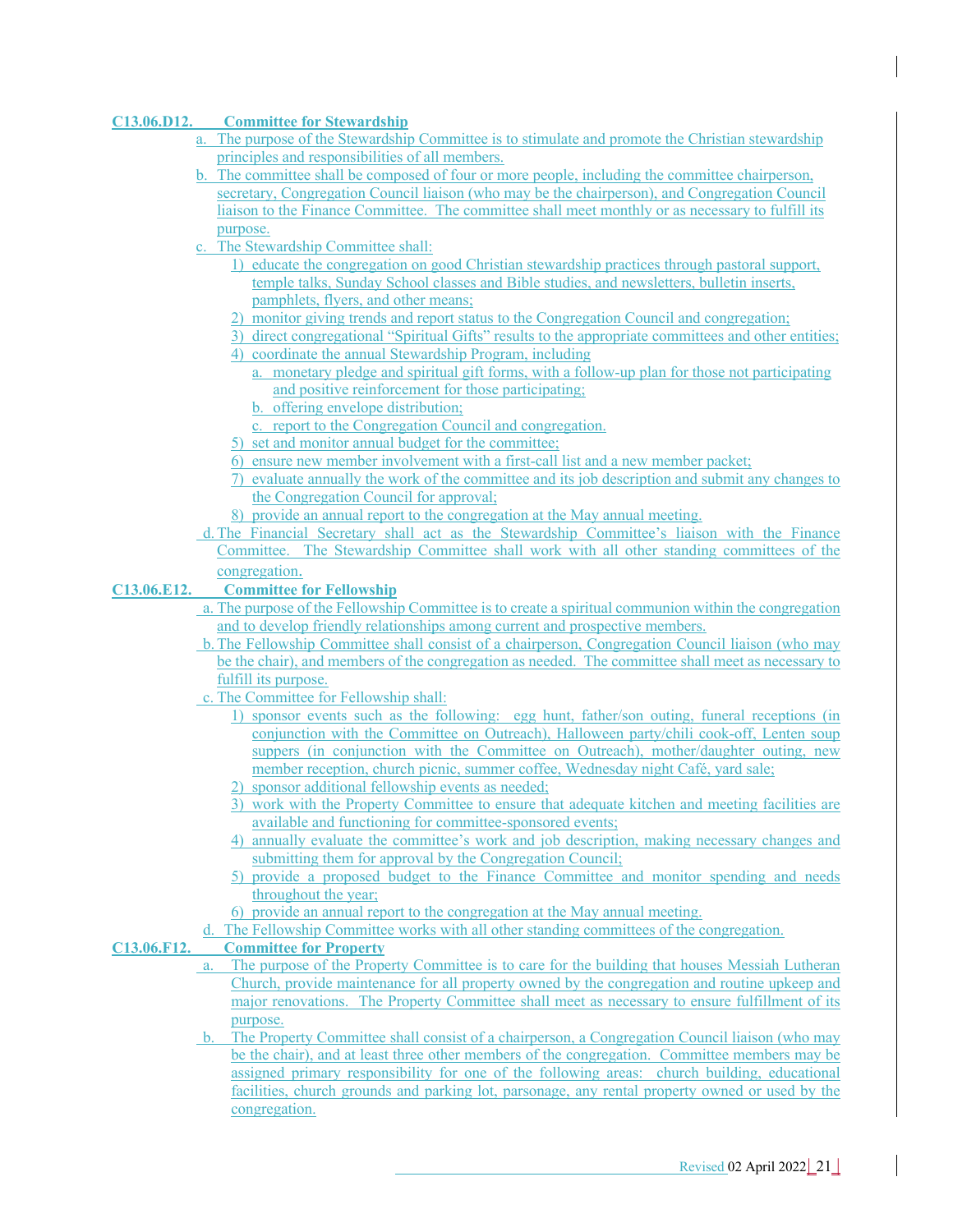|  |  |  |  | c. The Property Committee shall: |  |
|--|--|--|--|----------------------------------|--|
|--|--|--|--|----------------------------------|--|

- 1) be responsible for developing plans for the acquisition of property, building on such property, and acquiring of equipment and furniture, Such plans shall be submitted to the Congregation Council for review and approval. A separate committee shall be established to oversee all phases of building, renovating, or expanding a church building;
- 2) provide for the maintenance of all property, buildings, building contents, and equipment;
- 3) make recommendations to the Congregation Council on requests for use of the building by congregational groups, community groups, and individuals. These recommendations shall include a proposed fee schedule. The committee shall administer the use policies established by the Congregation Council.
- 4) maintain a current inventory of all building contents and equipment, which shall be updated at least annually;
- 5) review annually, in conjunction with the Treasurer and Finance Committee, existing insurance coverage;
- 6) develop a proposed budget;
- 7) evaluate annually the work of the committee and its job description and submit necessary changes to the Congregation Council for approval;
- 8) provide an annual report to the congregation at the May annual meeting.
- The Property Committee works cooperatively with all other standing committees.

#### **C13.06.G12. Committee for Finance**

- a. The Committee for Finance is responsible for all of the finances of the congregation. It develops and monitors a church budget and financial recording and reporting system, disbursement, investment planning, and auditing of records. The committee will meet quarterly or as often as necessary to fulfill its purpose.
- b. The Committee for Finance shall:
	- 1) annually prepare the congregation's budget;
	- 2) oversee the Treasurer's receipt and disbursement of funds;
	- 3) record and report member giving;
	- 4) recruit, train, and schedule counters;
	- 5) provide, through the financial secretary, quarterly and annual giving statements to members;
	- 6) recruit members for the Audit Committee and ensure that the audit is completed in a timely manner.
	- 7) invest church funds, including certificates of deposit, checking and savings accounts, and other instruments;
	- 8) review and maintain insurance policies and be the liaison for insurance representatives;
	- 9) record non-solicited gifts;
	- 10) monitor the financial health of the congregation and prepare and distribute reports as needed;
	- 11) evaluate annually the committee's work and its job description and submit necessary changes to the Congregation Council for approval;
	- 12) provide for professional growth through conferences, conventions, and continuing education; 13) provide an annual report to the congregation at the May annual meeting.
- c. The Committee for Finance works in close cooperation with the Committee for Stewardship as well as with all standing committees for budget planning and input.

**C13.07.** Other congregational committees may be formed, as the need arises, by decision of the Congregation Council. Duties of committees of this congregation shall be specified in the continuing resolutions.

#### **C13.07.01.** The Congregation Council shall form a Church Personnel Committee, the duties and membership of which are as follows:

- a. The committee will consist of four members appointed by the Congregation Council for terms of two years. Two members will be appointed by the Congregation Council in January of each year. Members may serve consecutive terms and membership on this committee does not preclude service in any other office or committee in the congregation
- b. The Church Personnel Committee will be responsible for maintaining procedures, policies, and compensation recommendations for all paid staff under the oversight of the Congregation Council. The committee's specific duties are described in a continuing resolution.
- **C13.07.A12.** The Personnel Committee shall: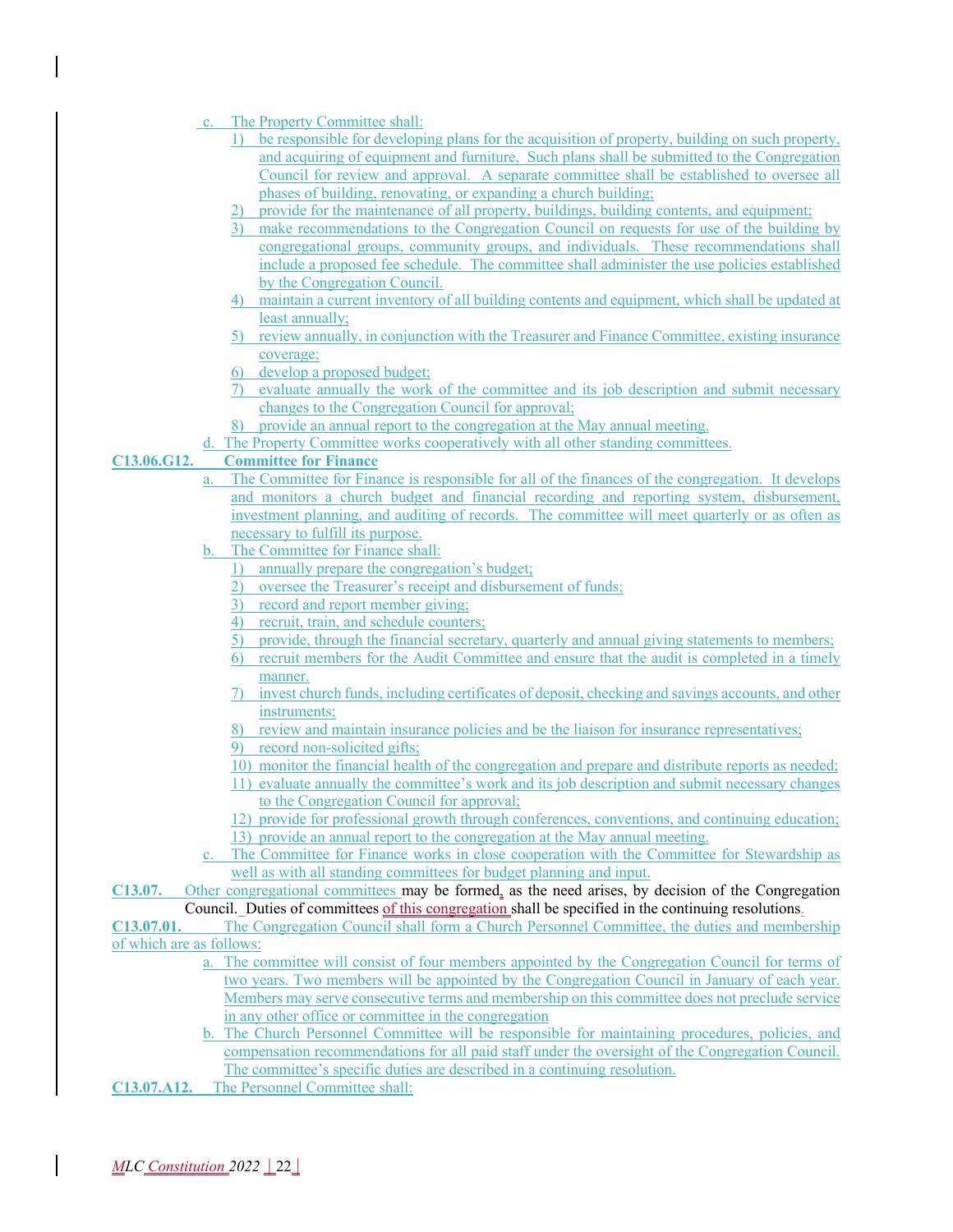- a. with the approval of the Congregation Council, develop and maintain job descriptions for all nonrostered personnel;
- b. with the exception of the pastor(s), seek qualified people for vacancies or new positions on the staff of the congregation and present recommended candidates to the Congregation Council for approval;
- c. with the approval of the Congregation Council, prepare initial compensation recommendations for new non-rostered personnel;
- d. with the approval of the Congregation Council, prepare recommendations for compensation adjustment for all paid staff as part of the annual budget process;
- e. develop and update on a regular basis personnel guidelines and submit them to the Congregation Council for approval;
- f. review annually its position description and submit any necessary changes to the Congregation Council for approval;
- g. evaluate annually the work of the committee;
- h. report at least annually to the Congregation Council through the Executive Committee.
- **C13.08.** The [senior] pastor of this congregation shall be *ex officio* a member of all committees and boards of this congregation. [The president of this congregation shall be *ex officio* a member of all committees and boards of this congregation, except for the Audit Committee.

**[C13.08.01** *Ex officio* members shall have full voting rights.]

## **Chapter 14.**

### **ORGANIZATIONS WITHIN THIS CONGREGATION**

- **C14.01.** All organizations within this congregation shall exist to aid it in ministering to the members of this congregation and to all persons who can be reached with the Gospel of Christ. As outgrowths and expressions of this congregation's life, the organizations are subject to its oversight and direction. This congregation at its meeting shall determine their policies, guide their activities, and receive reports concerning their membership, work, and finances.
- **C14.01.01.** Any organization of this congregation wishing to affiliate itself with any organization outside the Evangelical Lutheran Church in America must have the approval of the pastor(s) and Congregation Council.
- **C14.01.02.** The constitution and bylaws and amendments thereto of the auxiliary organizations and schools of the congregation shall be submitted to the Congregation Council for approval.
- **C14.02.** Special interest groups, other than those of the official organizations of the Evangelical Lutheran Church in America, may be organized only after authorization has been given by the Congregation Council and specified in a continuing resolution.

#### **Chapter 15.**

#### **DISCIPLINE OF MEMBERS AND ADJUDICATION**

- **\*C15.01.** Persistent and public denial of the Christian faith, willful or criminal conduct grossly unbecoming a member of the Church of Christ, continual and intentional interference with the ministry of this congregation, or willful and repeated harassment or defamation of member(s) of this congregation is sufficient cause for discipline of a member. Prior to disciplinary action, reconciliation and repentance will be attempted following Matthew 18:15–17, proceeding through these successive steps, as necessary: a) private counsel and admonition by the pastor, b) censure and admonition by the pastor in the presence of two or three witnesses, c) written referral of the matter by the Congregation Council to the vice president of the synod, who will refer it to a consultation panel drawn from the Consultation Committee of the synod, and d) written referral of the matter by the consultation panel to the Committee on Discipline of the synod. If, for any reason, the pastor is unable to administer the admonitions required by paragraphs a. and b. hereof, those steps may be performed by another pastor chosen by the Executive Committee of the Congregation Council.
- **\*C15.02.** The process for discipline of a member of this congregation shall be governed as prescribed by the chapter on discipline in the *Constitution, Bylaws, and Continuing Resolutions of the Evangelical Lutheran Church in America*. If the counseling, censure, and admonitions pursuant to \*C15.01. do not result in repentance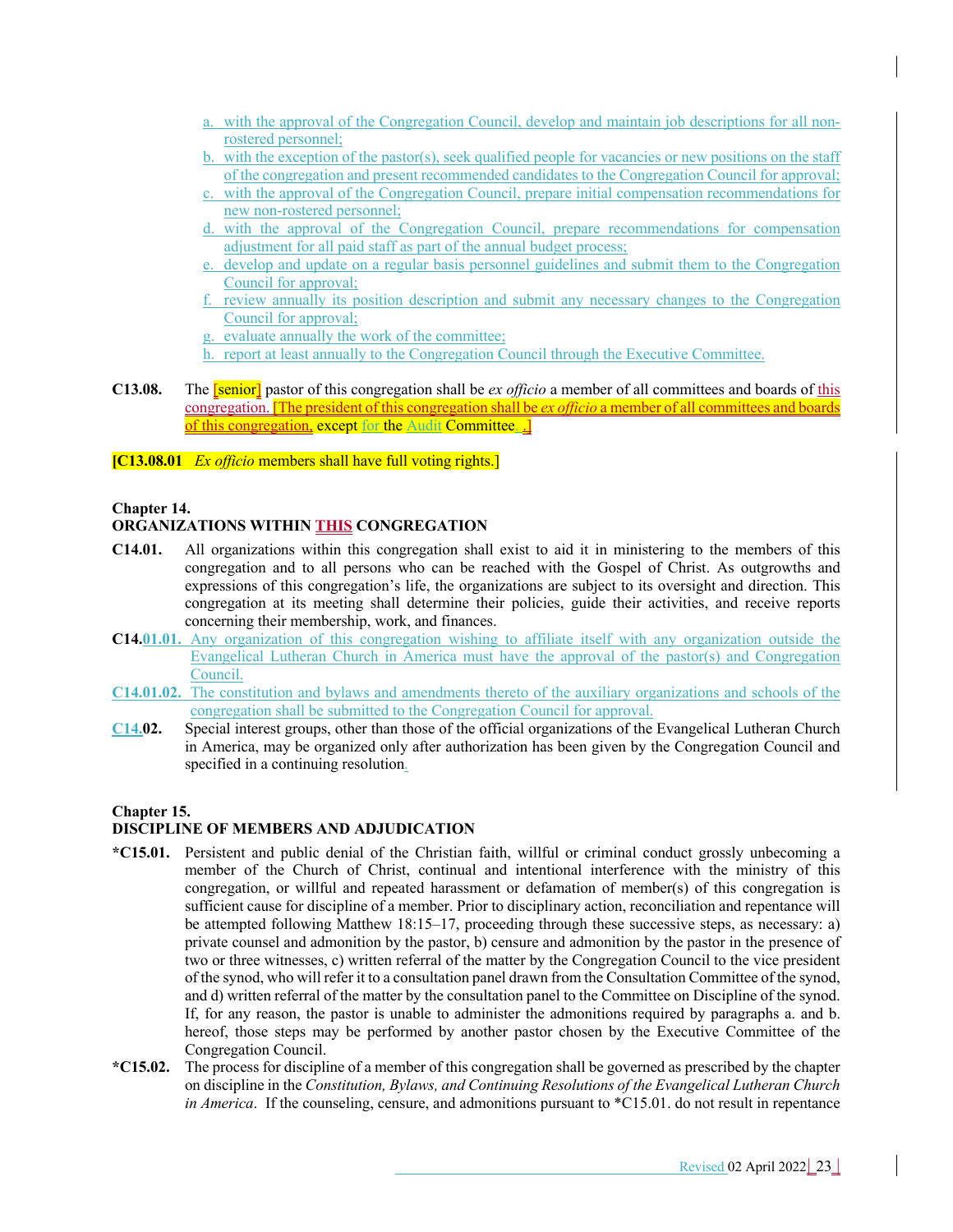and amendment of life, charges against the accused member(s) that are specific and in writing may be prepared by the Congregation Council, signed, and submitted to the vice president of the synod. The vice president shall select from the synod's Consultation Committee a panel of five members (three laypersons and two ministers of Word and Sacrament). A copy of the written charges shall be provided to the consultation panel and the accused member(s). The consultation panel, after requesting a written reply to the charges from the accused member(s), shall consider the matter and seek a resolution by means of investigation, consultation, mediation, or whatever other means may seem appropriate. The panel's efforts to reach a mutually agreeable resolution shall continue for no more than 45 days after the matter is submitted to it.

- **\*C15.03.** If the consultation panel fails to resolve the matter, that panel shall refer the case in writing, including the written charges and the accused member's reply, to the Committee on Discipline of the synod for a hearing. A copy of the panel's written referral shall be delivered to the vice president of the synod, the Congregation Council, and the accused member(s) at the same time it is sent to the Committee on Discipline of the synod. The Executive Committee of the Synod Council shall then select six members from the Committee on Discipline to decide the case and shall appoint a member of the Synod Council to preside as nonvoting chair. Those six members, plus the nonvoting chair, comprise the discipline hearing panel for deciding the case. The Congregation Council and the accused member(s) are the parties to the case.
- **\*C15.04.** The discipline hearing panel shall commence and conduct the disciplinary hearing in accordance with the provisions governing discipline of congregation members prescribed in the *Constitution, Bylaws, and Continuing Resolutions of the Evangelical Lutheran Church in America.*
- **\*C15.05.** By the vote of at least two-thirds of the members of the discipline hearing panel who are present and voting, one of the following disciplinary sanctions can be imposed:
	- a. suspension from the privileges of congregation membership for a designated period of time;
	- b. suspension from the privileges of congregation membership until the pastor and Congregation Council receive evidence, satisfactory to them, of repentance and amendment of life;
	- c. termination of membership in this congregation; or
	- d. termination of membership in this congregation and exclusion from the church property and from all congregation activities.
- **\*C15.06.** The written decision of the discipline hearing panel shall be sent to the vice president of the synod, the accused member(s), and the Congregation Council as required by the *Constitution, Bylaws, and Continuing Resolutions of the Evangelical Lutheran Church in America*. The decision of the discipline hearing panel shall be implemented by the Congregation Council and recorded in the minutes of the next council meeting.
- **\*C15.07.** No member of this congregation shall be subject to discipline a second time for offenses that a discipline hearing panel has heard previously and decided pursuant to this chapter.

#### **\*C15.10. Adjudication**

**\*C15.11.** When there is disagreement between or among factions within this congregation on a substantive issue which cannot be resolved by the parties, members of this congregation may petition the synod bishop for consultation after informing the president of this congregation of their intent to do so. The synod bishop shall seek a timely resolution of the dispute. If the issue relates directly to the pastor, the bishop may begin the process in †S14.18.d. In all other matters, if the bishop's consultation fails to resolve the issue, the bishop shall refer the matter to the Consultation Committee of the synod, which shall undertake efforts to find an appropriate solution. If the Consultation Committee's efforts fail to resolve the dispute, the entire matter shall be referred to the Synod Council for adjudication by whatever process the Council deems necessary. The Synod Council's decision shall be final.

#### **Chapter 16. AMENDMENTS**

**\*C16.01.** Unless provision \*C16.04. is applicable, those sections of this constitution that are not required, in accord with the *Model Constitution for Congregations of the Evangelical Lutheran Church in America*, may be amended in the following manner. Amendments may be proposed by at least  $[five percent (5%)]$  of the congregation's voting members [or by the Congregation Council]. Proposals must be filed in writing with the Congregation Council 60 days before formal consideration by this congregation at a regular or special Congregation Meeting called for that purpose. The Congregation Council shall notify this congregation's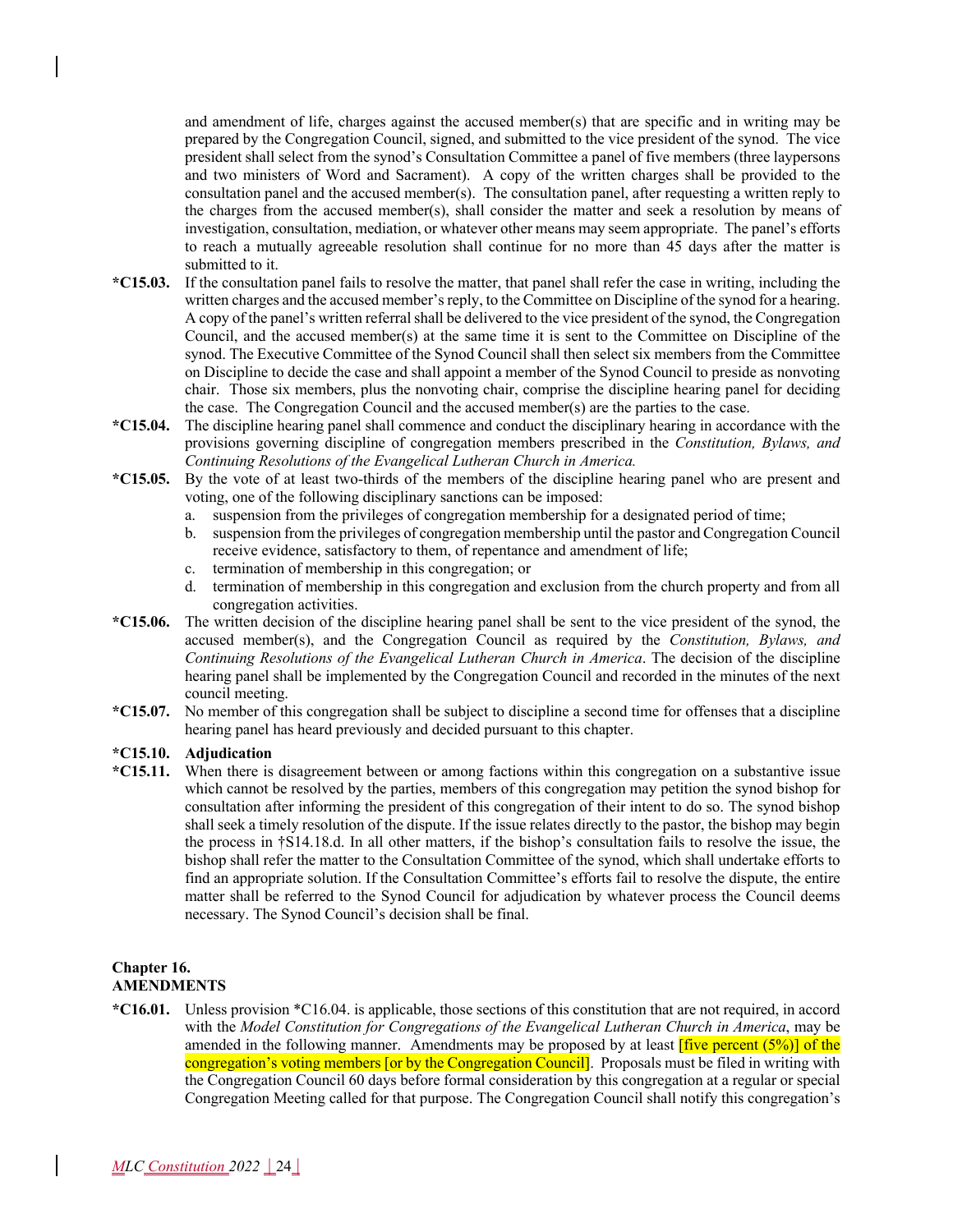members of the proposal together with the council's recommendations at least 30 days in advance of the meeting. Notification may take place by mail or electronic means, as permitted by state law.

- **\*C16.02.** An amendment to this constitution, proposed under \*C16.01., shall:
	- a. be approved at any legally called meeting of this congregation by a majority vote of those voting members present and voting;
	- b. be ratified without change at the next regular meeting of this congregation held pursuant to C10.01 by a two-thirds vote of those voting members present and voting; and
	- c. have the effective date included in the resolution<sup>2</sup> and noted in the constitution.
- **\*C16.03.** Any amendments to this constitution that result from the processes provided in \*C16.01. and \*C16.02. shall be sent by the secretary of this congregation to the synod. The synod shall notify this congregation of its decision to approve or disapprove the proposed changes; the changes shall go into effect upon notification that the synod has approved them.
- **\*C16.04.** This constitution may be amended to bring any section into conformity with a section or sections, either required or not required, of the *Model Constitution for Congregations of the Evangelical Lutheran Church in America* as most recently amended by the Churchwide Assembly. Such amendments may be approved by a majority vote of those voting members present and voting at any legally called meeting of this congregation without presentation at a prior meeting of this congregation, provided that the Congregation Council has submitted by mail or electronic means, as permitted by state law, notice to this congregation of such an amendment or amendments, together with the council's recommendations, at least 30 days prior to the meeting. Upon the request of at least two (2) voting members of this congregation, the Congregation Council shall submit such notice. Following the adoption of an amendment, the secretary of this congregation shall submit a copy thereof to the synod. Such provisions shall become effective immediately following a vote of approval.

# **Chapter 17.**

# **BYLAWS**

- **\*C17.01.** This congregation may adopt bylaws. No bylaw may conflict with this constitution.
- **\*C17.02.** Bylaws may be adopted or amended at any legally called meeting of this congregation with a quorum present by a two-thirds vote of those voting members present and voting.
- **\*C17.03.** Changes to the bylaws may be proposed by any voting member, provided that such additions or amendments be submitted in writing to the Congregation Council at least 60 days before a regular or special Congregation Meeting called for that purpose. The Congregation Council shall notify this congregation's members of the proposal with the council's recommendations at least 30 days in advance of the Congregation Meeting. Notification may take place by mail or electronic means, as permitted by state law.
- **\*C17.04.** Adopted or amended bylaws shall be sent by the secretary of this congregation to the synod.

#### **Chapter 18. CONTINUING RESOLUTIONS**

- **\*C18.01.** This congregation in a legally called meeting or the Congregation Council may enact continuing resolutions. Such continuing resolutions may not conflict with the constitution or bylaws of this congregation.
- **C18.01.01.** The Congregation Council may develop continuing resolutions that will define in detail committee functions, operational procedures, job descriptions, and other pertinent documents necessary for good order and for carrying out the ministry of this congregation.
- **\*C18.02.** Continuing resolutions shall be enacted or amended by a majority vote of a meeting of this congregation or a two-thirds vote of all voting members of the Congregation Council.
- **\*C18.03.** Adopted or amended continuing resolutions shall be sent by the secretary of this congregation to the synod.

<sup>2</sup> *Such an effective date must be stated in relation to the requirements of \*C16.03. to allow time for synod review of the amendment.*